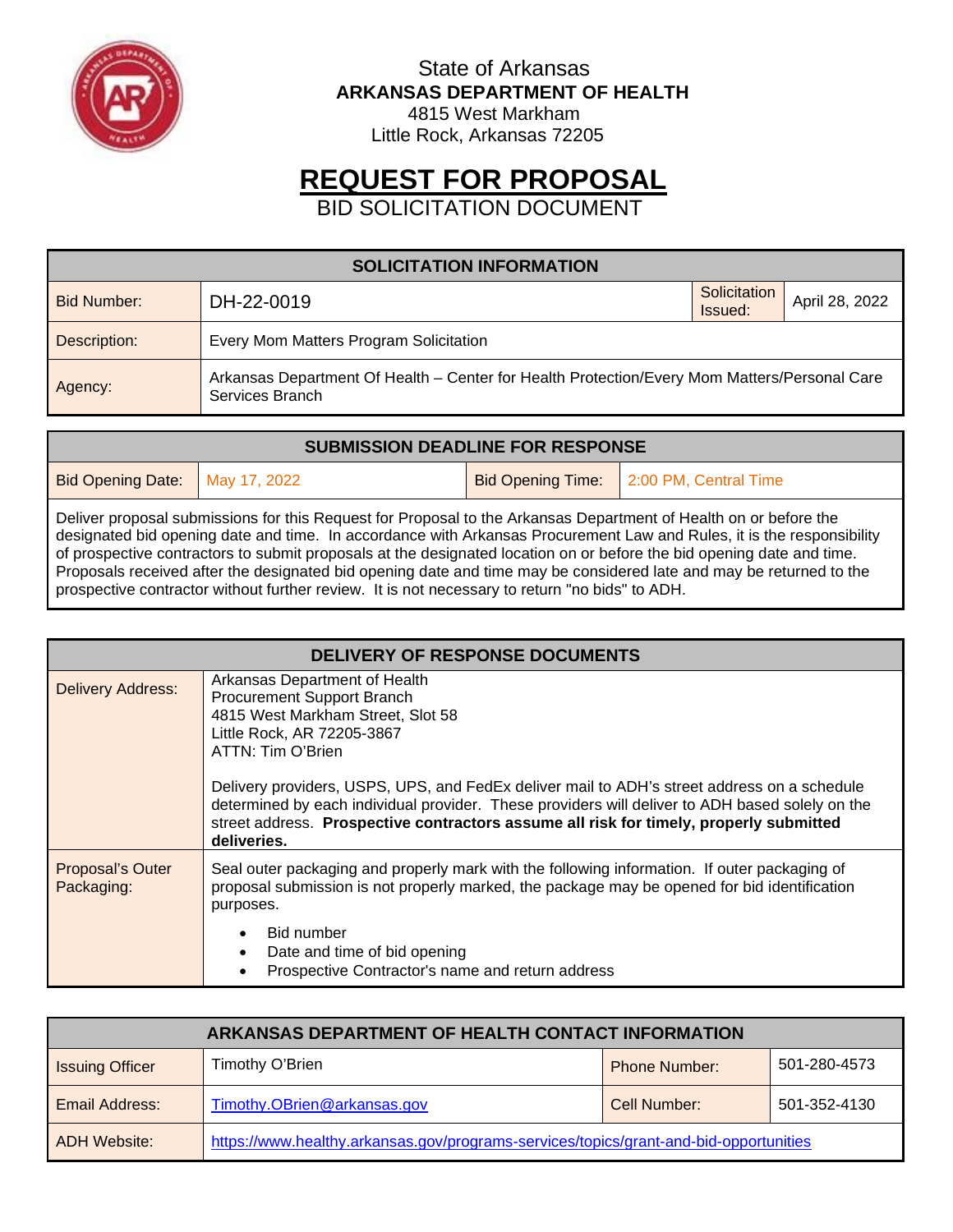# **SECTION 1 - GENERAL INSTRUCTIONS AND INFORMATION**

*1. Do not provide responses to items in this section unless specifically and expressly required.*

#### **1.1 PURPOSE**

The Arkansas Department of Health (ADH) issues this Request for Proposals (RFP) to obtain proposals, pricing and a contract to provide healthcare support to pregnant women in Arkansas.

### **1.2 TYPE OF CONTRACT**

- A. As a result of this RFP, ADH intends to award a contract to a single contractor.
- B. The anticipated starting date for any resulting contract is December 15, 2022, except that the actual contract start date may be adjusted unilaterally by the State for up to three (3) calendar months. By submitting a signed proposal in response to the RFP, the Prospective Contractor represents and warrants that it will honor its proposal as being held open as irrevocable for this period.
- C. The initial term of a resulting contract will be for one (1) year from date of award. Upon mutual agreement by the Contractor and agency, the contract may be renewed by ADH for up to six (6) additional one-year terms or portions thereof, not to exceed a total aggregate contract term of seven (7) consecutive years.

#### **1.3 ISSUING AGENCY**

ADH, as the issuing office, is the sole point of contact throughout this solicitation.

#### **1.4 BID OPENING LOCATION**

Proposals will be opened at the following location: Arkansas Department of Health 4815 West Markham Street, L156 Little Rock, AR 72205-3867

#### **1.5 ACCEPTANCE OF REQUIREMENTS**

- A. Unless a Prospective Contractor expressly and conspicuously identifies any exception or exceptions to any of the Requirements in the Requirements Section(s) of this RFP by listing them on the Exceptions Form (See Technical Proposal Packet), Prospective Contractor understands and agrees its submission of a proposal to represent that its proposal meets all such Requirements.
- B. A Prospective Contractor's proposal may be rejected if a Prospective Contractor takes exception to any Requirements in the Requirements Section(s) of this RFP.

#### **1.6 DEFINITION OF TERMS**

- A. The ADH Procurement Official has made every effort to use industry-accepted terminology in this bid solicitation and will attempt to further clarify any point of an item in question as indicated in Clarification of Bid Solicitation (Section 1.9).
- B. Unless otherwise defined herein, all terms defined in Arkansas Procurement Law and used herein have the same definitions herein as specified therein.
- C. "Prospective Contractor" means a person who submits a proposal in response to this solicitation.
- D. "Contractor" means a person who sells or contracts to sell commodities and/or services.
- E. The terms "Request for Proposal", "RFP," "Bid Solicitation," and "Solicitation" are used synonymously in this document.
- F. "Responsive proposal" means a proposal submitted in response to this solicitation that conforms in all material respects to this RFP.
- G. "Proposal Submission Requirement" means a task a contractor **must** complete when submitting a proposal response. These requirements will be distinguished by using the term "shall" or "must" in the requirement.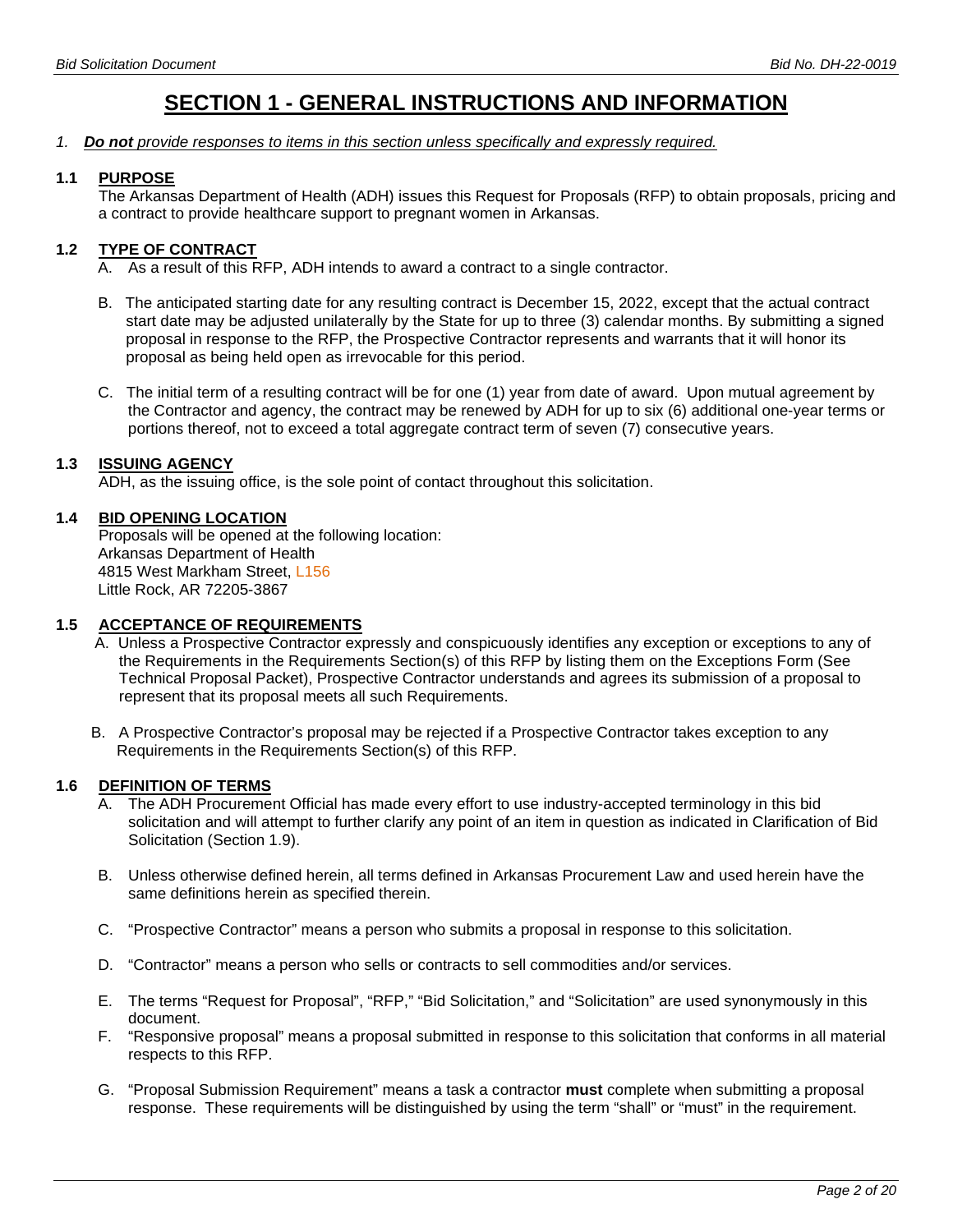- H. "Requirement" means a specification that a Contractor's product and/or service **must** perform during the term of the contract. These specifications will be distinguished by using the term "**shall**" or "**must**" in the requirement.
- I. "State" means the State of Arkansas. When the term "State" is used herein to reference any obligation of the State under a contract that results from this solicitation, that obligation is limited to Arkansas Department of Health.

#### **1.7 RESPONSE DOCUMENTS**

- A. Original Technical Proposal Packet
	- 1. Proposal Submission Requirements
		- a. Prospective contractor **shall** provide one (1) original hard copy of the Technical Proposal Packet including:
			- i. Original signed Proposal Signature Page
			- ii. Proposed Subcontractors Form
			- iii. Restriction of Boycott of Israel Certification
			- iv. SF-LLL Disclosure of Lobbying Activities
			- v. Response to the Information for Evaluation section included in the Technical Proposal Packet
			- vi. EO 98-04 Contract and Grant Disclosure and Certification form
		- b. The Official Bid Price Sheet, including the hard copy and electronic copy, **must** be separately sealed from the Technical Proposal Packet and should be clearly marked as "Pricing". A prospective contractor **shall not** include any pricing in the hard copies or electronic copies of the Technical Proposal Packet. Pricing **must** be proposed in U.S. dollars and cents.
		- c. Proposal response **must** be in the English language.
	- 2. The following items should be submitted with the original Technical Proposal Packet:
		- a. Equal Employment Opportunity Policy
		- b. Signed Addenda, if applicable
		- c. Copy of Illegal Immigrant Certification<https://www.ark.org/dfa/immigrant/index.php/user/welcome>
		- d. Business Associate Agreement (AS-4001)
	- 3. **DO NOT** include any other documents or ancillary information, such as a cover letter or promotional/marketing information*.*
- B. Additional Copies and Redacted Copy of the Technical Proposal Packet and Official Bid Price Sheet

In addition to the original Technical Proposal Packet and the Official Bid Price Sheet, the following items should be submitted:

- 1. Additional Copies of the Technical Proposal Packet
	- a. Four (4) complete hard copies (marked "COPY") of the Technical Proposal Packet.
	- b. Three (3) electronic copies of the Technical Proposal Packet, on a flash drive. Do not send electronic copies via email or fax.
	- c. All additional hard copies and electronic copies **must** be identical to the original hard copy. In case of a discrepancy, the original hard copy governs.
	- d. If ADH requests additional copies of the proposal, the copies **must** be delivered within the timeframe specified in the request.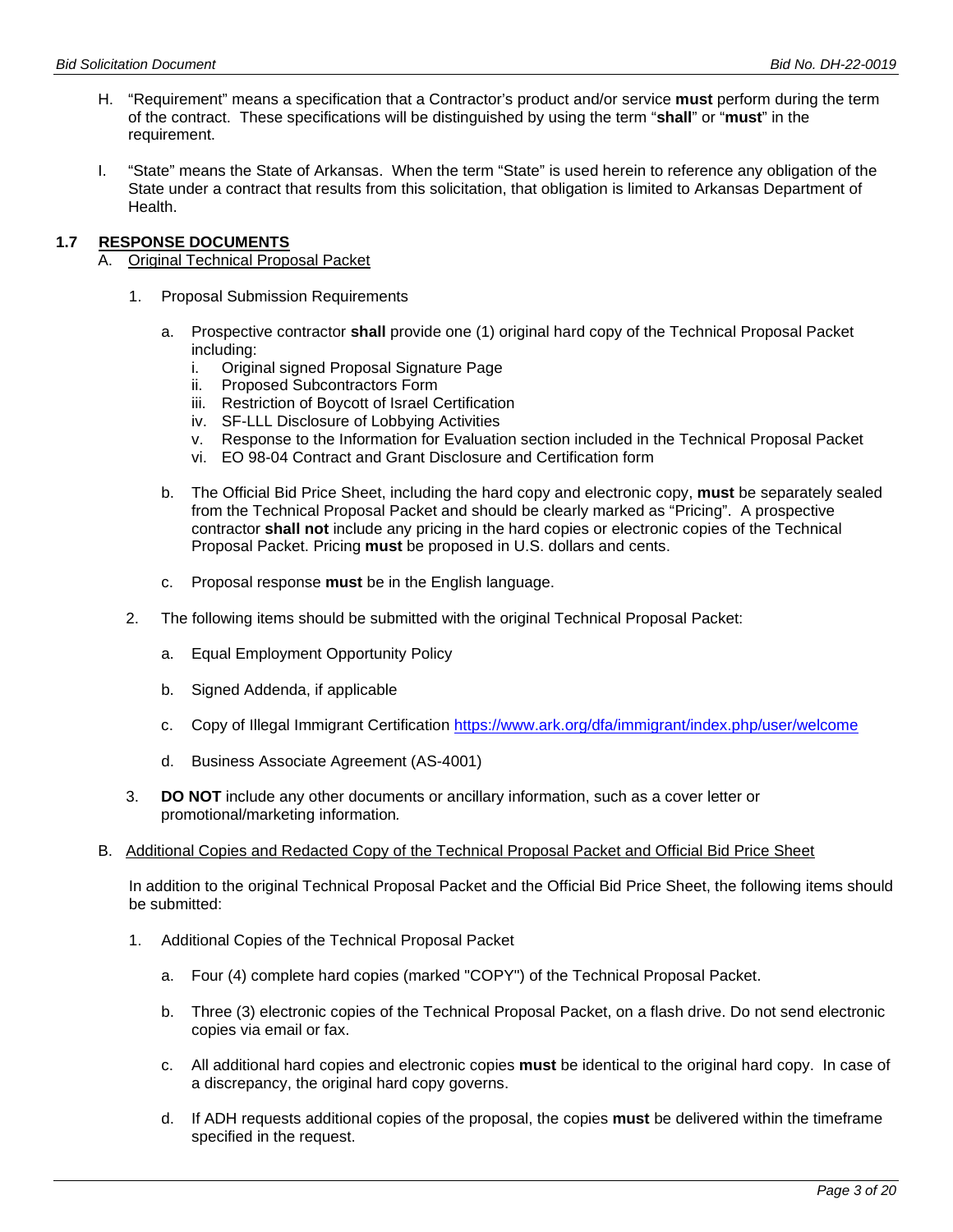- 2. Additional Copies of the Official Bid Price Sheet
	- a. Prospective contractor should also submit one (1) electronic copy of the Official Bid Price Sheet, on a flash drive. Do not send electronic copies via email or fax.
	- b. *The Official Bid Price Sheet, including the hard copy and electronic copy, must be separately sealed from the Technical Proposal Packet and should be clearly marked as "Pricing". Prospective Contractor shall not include any pricing in the hard copies or electronic copies of their Technical Proposal Packet.*
- 3. One (1) redacted (marked "REDACTED") copy the original Technical Proposal Packet, on a flash drive. Do not send electronic copies via email or fax. (See Proprietary Information).

#### **1.8 ORGANIZATION OF RESPONSE DOCUMENTS**

- A. It is strongly recommended that prospective contractors adhere to the following format and suggestions when preparing their Technical Proposal response.
- B. Responses to the Information for Evaluation section of the Technical Proposal Packet should be labeled to reflect the corresponding item/question (Example: E.1.A)
- C. The original Technical Proposal Packet and all copies should be arranged in the following order:
	- 2. Original signed Proposal Signature Page
	- 3. Proposed Subcontractors Form
	- 4. Restriction of Boycott of Israel Certification
	- 5. Response to the Information for Evaluation section included in the Technical Proposal Packet<br>6. EO 98-04 Contract and Grant Disclosure and Certification form
	- 6. EO 98-04 Contract and Grant Disclosure and Certification form
	- 7. Equal Employment Opportunity Policy
	- 8. Copy of Illegal Immigrant Certification<https://www.ark.org/dfa/immigrant/index.php/user/welcome>
	- 9. Business Associate Agreement (AS-4001)
	- 10. Voluntary Product Accessibility Template (VPAT).
	- 11. Other documents and/or information as may be expressly required in this Solicitation. Label documents and/or information so as to reference the Solicitation's item number.

# **1.9 CLARIFICATION OF BID SOLICITATION**

- A. Submit any questions requesting clarification of information contained in this bid solicitation in writing via email by 2:00 PM, Central Time on May 6, 2022 to the ADH Issuing Officer shown on page one (1) of this bid solicitation.
	- 1. For each question submitted, prospective contractor should reference the specific solicitation item number to which the question refers.
	- 2. Prospective contractors' written questions will be consolidated and responded to by ADH. Consolidated written response is anticipated to be posted to the ADH website by the close of business on May 03, 2022. If prospective contractor questions are unclear or non-substantive in nature, ADH may request clarification of a question(s) or reserves the right not to respond to that question(s).
- B. The prospective contractor should notify the ADH buyer of any term, condition, etc., that precludes the prospective contractor from submitting a compliant, responsive proposal. Prospective contractors should note that it is their responsibility to seek resolution of all such issues, including those relating to the terms and conditions of the contract, prior to the submission of a proposal.
- C. Prospective contractors may contact the ADH buyer with non-substantive questions at any time prior to the bid opening.
- D. An oral statement by ADH will not be part of any contract resulting from this solicitation and may not reasonably be relied on by any prospective contractor as an aid to interpretation unless it is reduced to writing and expressly adopted by ADH.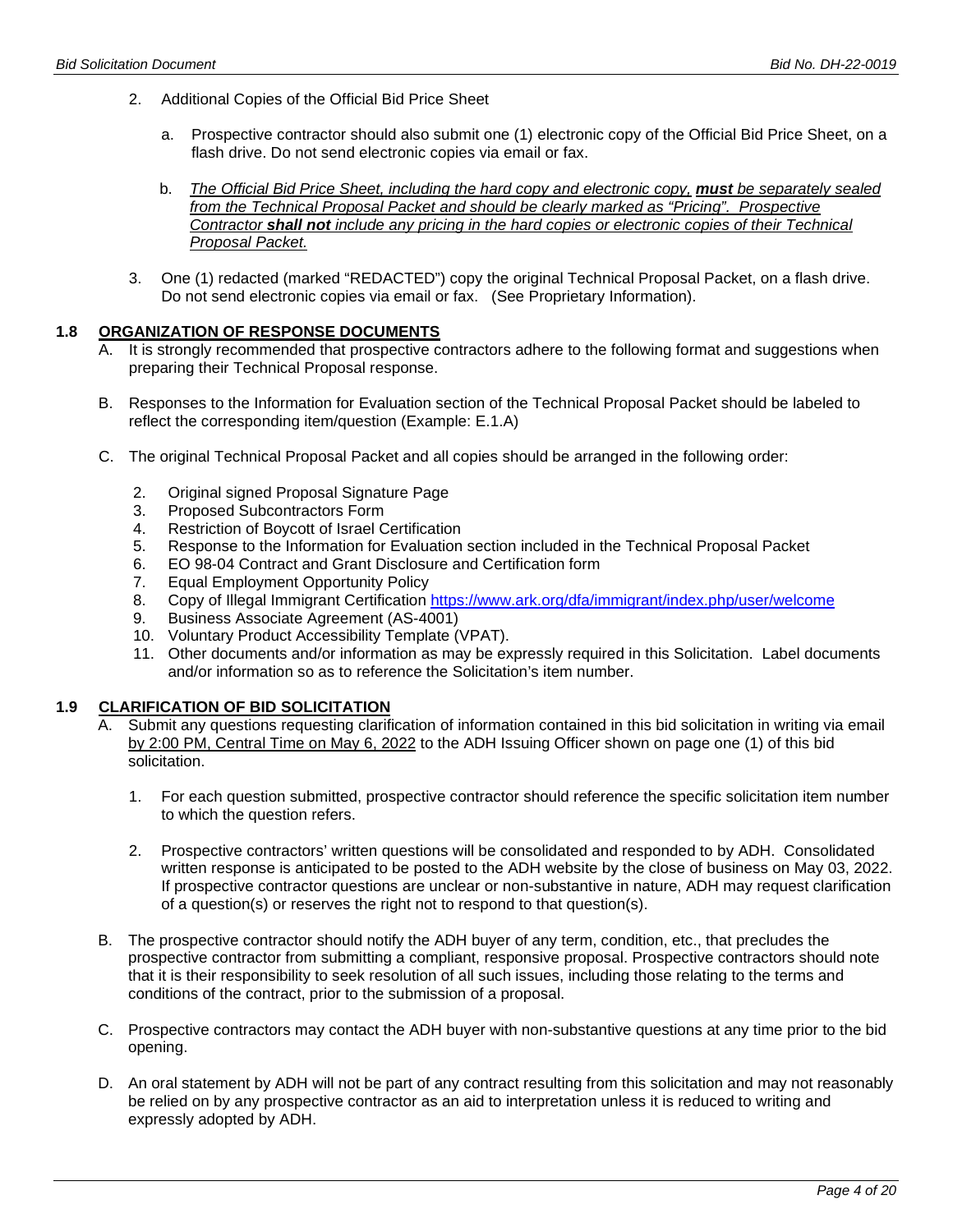E. Prospective contractors entering into a contract with ADH **shall** comply with all the terms and conditions contained herein.

# **1.10 PROPOSAL SIGNATURE PAGE**

- A. An official authorized to bind the prospective contractor(s) to a resultant contract **must** sign the Proposal Signature Page included in the Technical Proposal Packet.
- B. Prospective contractor's signature on this page signifies agreement to and compliance with all requirements of this RFP, and that any exception that conflicts with a requirement or proposal submission requirement of this bid solicitation may cause the proposal to be disqualified.

#### **1.11 SUBCONTRACTORS**

- A. Prospective contractor should complete, sign and submit the Proposed Subcontractors Form included in the Technical Proposal Packet.
- B. Additional subcontractor information may be required or requested. **Do not** attach any additional information to the Proposed Subcontractors Form.
- C. The utilization of any proposed subcontractor is subject to approval by ADH.

#### **1.12 PRICING**

- A. Prospective contractor(s) **shall** include all pricing on the Official Bid Price Sheet(s) only*.* If any cost is not identified by the successful contractor but is subsequently incurred in order to achieve successful operation, the contractor **shall** bear this additional cost. The Official Bid Price Sheet is provided as a separate excel file posted with this bid solicitation.
- B. To allow time to evaluate proposals, prices **must** be valid for 180 days following the bid opening.
- C. The Official Bid Price Sheet, including the hard copy and electronic copy, **must** be separately sealed from the Technical Proposal Packet and should be clearly marked as "Pricing". DO NOT submit any ancillary information not related to actual pricing on the Official Bid Price sheet or in the sealed pricing package.

### **1.13 PRIME CONTRACTOR RESPONSIBILITY**

- A. A single prospective contractor **must** be identified as the prime contractor.
- B. The prime contractor **shall** be responsible for the contract and jointly and severally liable with any of its subcontractors, affiliates, or agents to the State for the performance thereof.

#### **1.14 INDEPENDENT PRICE DETERMINATION**

- A. By submission of this proposal, the prospective contractor certifies, and in the case of a joint proposal, each party thereto certifies as to its own organization, that in connection with this proposal:
	- The prices in the proposal have been arrived at independently, without collusion.
	- No prior information concerning these prices has been received from, or given to, a competitive company.
- B. Evidence of collusion warrants consideration of this proposal by the Office of the Attorney General. All Prospective contractors **shall** understand that this paragraph may be used as a basis for litigation.

#### **1.15 PROPRIETARY INFORMATION**

- A. Submission documents pertaining to this bid solicitation become the property of the State and are subject to the Arkansas Freedom of Information Act (FOIA).
- B. In accordance with FOIA and to promote maximum competition in the State competitive bidding process, the State may maintain the confidentiality of certain types of information described in FOIA. Such information may include trade secrets defined by FOIA and other information exempted from the Public Records Act pursuant to FOIA.
- C. Prospective contractor may designate appropriate portions of its response as confidential, consistent with and to the extent permitted under the Statutes and Rules set forth above, by submitting a redacted copy of the response.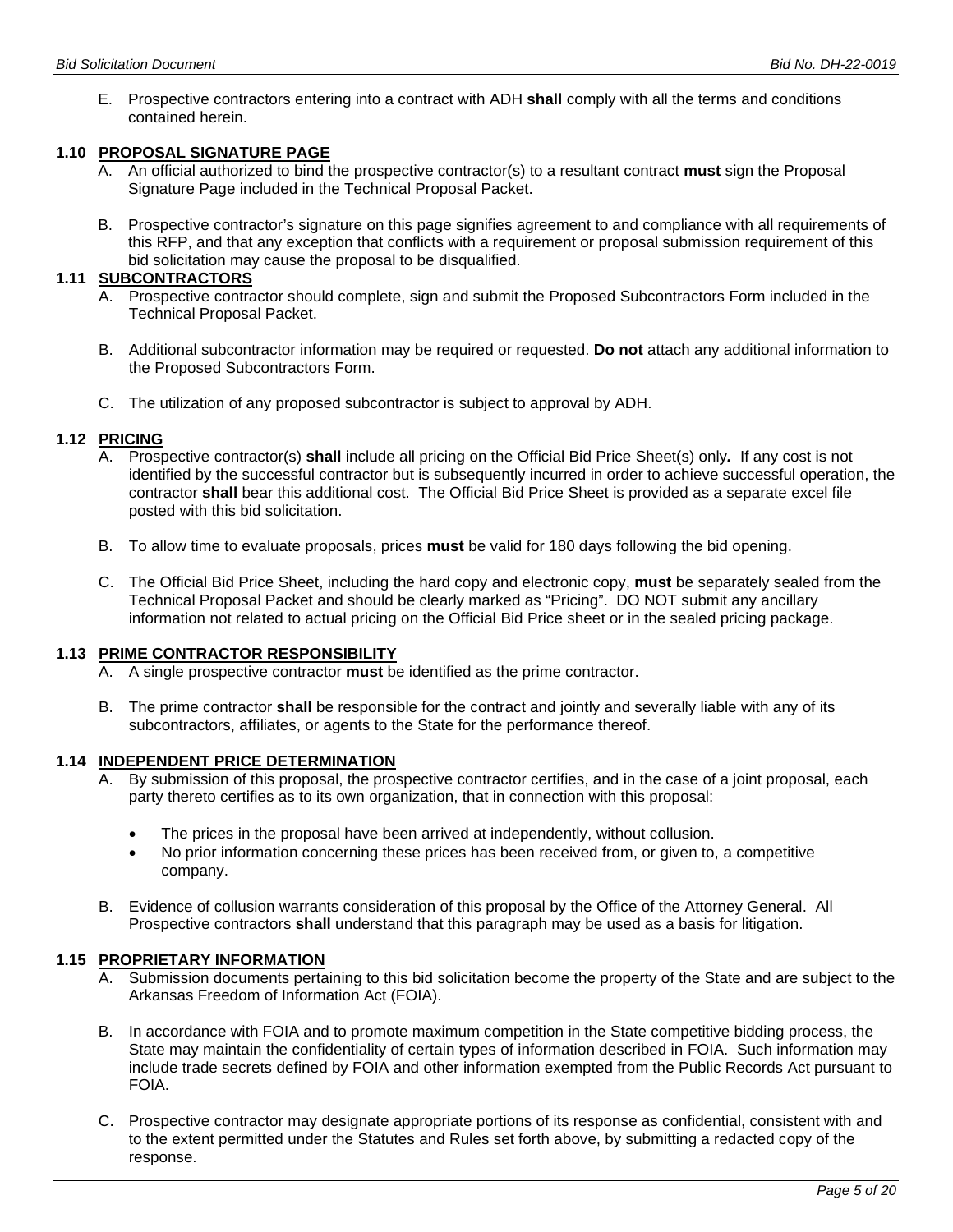- D. By so redacting any information contained in the response, the prospective contractor warrants that it has formed a good faith opinion having received such necessary or proper review by counsel and other knowledgeable advisors that the portions redacted meet the requirements of the Rules and Statutes set forth above.
- E. Under no circumstances will pricing information be designated as confidential.
- F. Except for the redacted information, the redacted copy **must** be identical to the original hard copy, reflecting the same pagination as the original and showing the space from which information was redacted.
- G. The prospective contractor is responsible for identifying all proprietary information and for ensuring the electronic copy is protected against restoration of redacted data.
- H. The redacted copy will be open to public inspection under the Arkansas Freedom of Information Act (FOIA) without further notice to the prospective contractor.
- I. If a redacted copy of the submission documents is not provided with prospective contractor's response packet, a copy of the non-redacted documents, with the exception of financial data (other than pricing), will be released in response to any request made under the Arkansas Freedom of Information Act (FOIA).
- J. If the State deems redacted information to be subject to FOIA, the prospective contractor will be contacted prior to release of the documents.
- K. The State has no liability to a prospective contractor with respect to the disclosure of confidential information ordered by a court of competent jurisdiction pursuant to FOIA or other applicable law.

#### **1.16 CAUTION TO PROSPECTIVE CONTRACTORS**

- A. Prior to any contract award, address all communication concerning this bid solicitation through the ADH buyer.
- B. Do not alter any language in any solicitation document provided by the State.
- C. Do not alter the Official Bid Price Sheet.
- D. All official documents and correspondence related to this solicitation become part of the resultant contract.
- E. The State has the right to award or not award a contract, if it is in the best interest of the State to do so.
- F. As requested, provide clarification regarding prospective contractor's proposal response to ADH.
- G. Qualifications and proposed services **must** meet or exceed the required specifications as set forth in this bid solicitation.
- H. Prospective contractors may submit multiple proposals.

#### **1.17 REQUIREMENT OF ADDENDUM**

- A. Only an addendum written and authorized by ADH will modify this bid solicitation.
- B. An addendum posted within three (3) calendar days prior to the bid opening may extend the bid opening and may or may not include changes to the Bid Solicitation.
- C. The Prospective Contractor is expected to check the ADH website at <http://www.healthy.arkansas.gov/programs-services/topics/grant-and-bid-opportunities>

#### **1.18 AWARD PROCESS**

A. Successful Contractor Selection

The grand total score for each prospective contractor, which is the sum of the technical score and cost score, will be used to determine the ranking of proposals. The State may move forward to negotiations with those responsible prospective contractors determined, based on the ranking of the proposals, to be reasonably susceptible of being selected for award.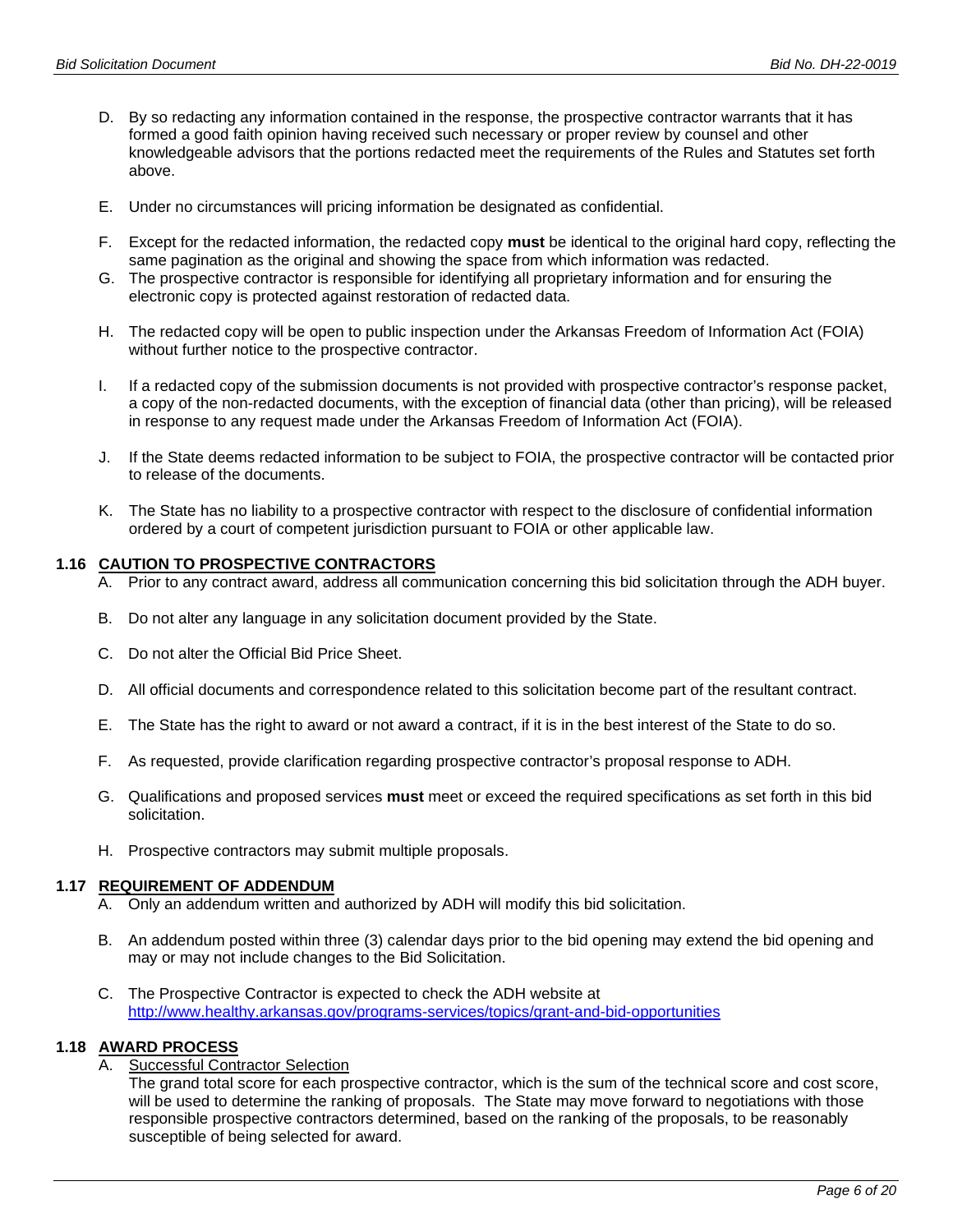#### B. Negotiations

- 1. If the State so chooses, negotiations may be conducted with the highest ranking prospective contractors. Negotiations are conducted at the sole discretion of the State.
- 2. If negotiations fail to result in a contract, the State may begin the negotiation process with the next highest ranking prospective contractor. The negotiation process may be repeated until the anticipated successful contractor has been determined, or until such time the State decides not to move forward with an award.
- C. Anticipation to Award
	- 1. Once the anticipated successful contractor has been determined, the anticipated award will be posted on the ADH website at<http://www.healthy.arkansas.gov/programs-services/topics/grant-and-bid-opportunities>
	- 2. The anticipated award will be posted for a period of fourteen (14) days prior to the issuance of a contract. Prospective contractors and agencies are cautioned that these are preliminary results only, and a contract will not be issued prior to the end of the fourteen day posting period.
	- 3. ADH may waive the policy of Anticipation to Award when it is in the best interest of the State.
	- 4. It is the prospective contractor's responsibility to check the ADH website for the posting of an anticipated award.

#### D. Issuance of Contract

- 1. Any resultant contract of this bid solicitation is subject to State approval processes which may include Legislative review.
- 2. A State Procurement Official will be responsible for the solicitation and award of any resulting contract.

#### **1.19 MINORITY AND WOMEN-OWNED BUSINESS POLICY**

- A. A minority-owned business is defined by Arkansas Code Annotated § 15-4-303 as a business owned by a lawful permanent resident of this State who is:
	- 12. African American 13. American Indian
- 16. Pacific Islander American
- 17. A Service Disabled Veteran as designated by the
- 14. Asian American

United States Department of Veteran Affairs

- 15. Hispanic American
- B. A women-owned business is defined by Act 1080 of the 91<sup>st</sup> General Assembly Regular Session 2017 as a business that is at least fifty-one percent (51%) owned by one (1) or more women who are lawful permanent residents of this State.
- C. The Arkansas Economic Development Commission conducts a certification process for minority-owned and women-owned businesses. If certified, the prospective contractor's Certification Number should be included on the Proposal Signature Page.

#### **1.20 EQUAL EMPLOYMENT OPPORTUNITY POLICY**

- A. In compliance with Arkansas Code Annotated § 19-11-104, ADH is required to have a copy of the anticipated contractor's Equal Employment Opportunity (EEO) Policy prior to issuing a contract award.
- B. EEO Policies may be submitted as a hardcopy accompanying the solicitation response.
- C. The submission of an EEO Policy to ADH is a one-time requirement. Contractors are responsible for providing updates or changes to their respective policies, and for supplying EEO Policies upon request to other State agencies that must also comply with this statute.
- D. Prospective contractors who are not required by law by to have an EEO Policy **must** submit a written statement to that effect.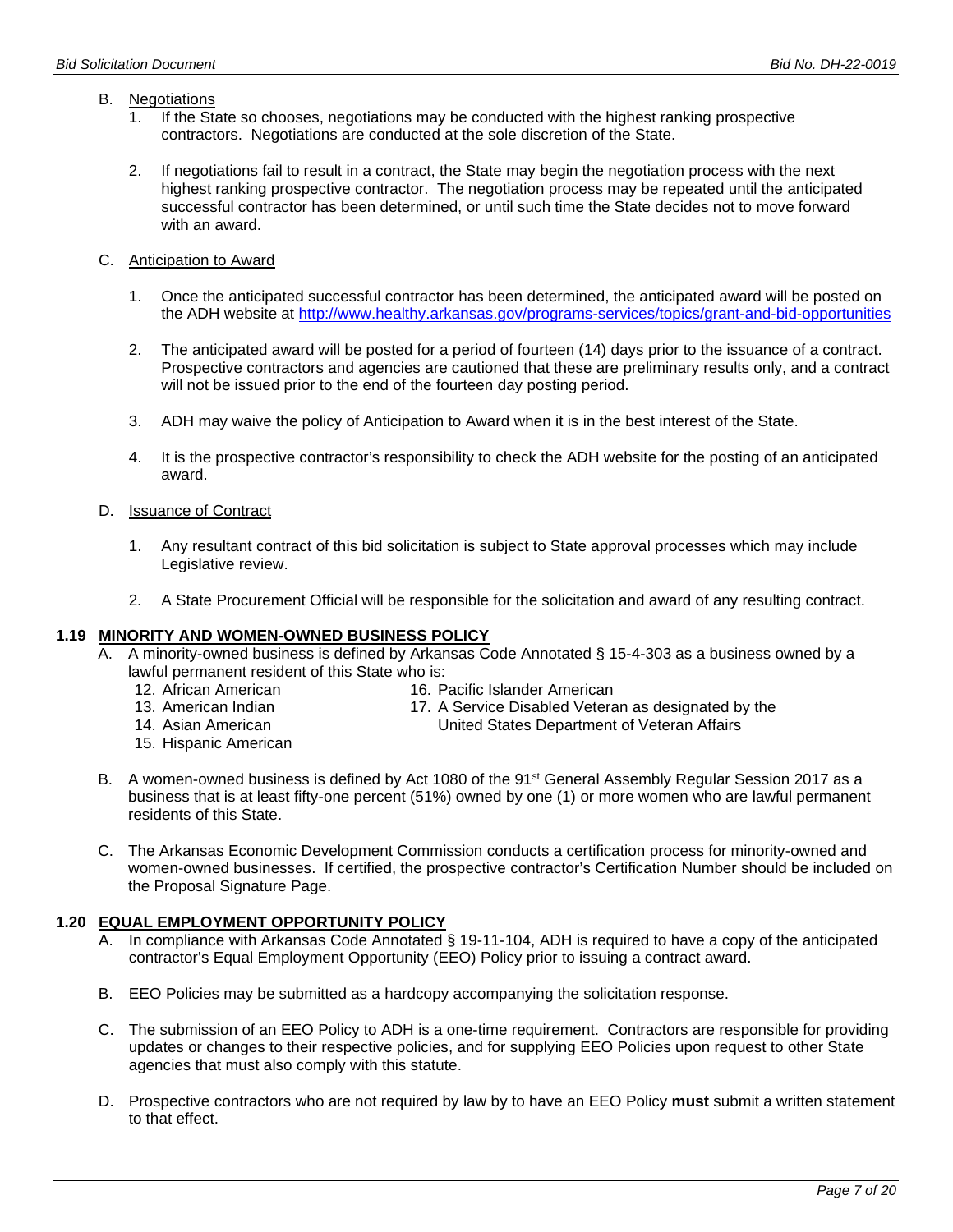#### **1.21 PROHIBITION OF EMPLOYMENT OF ILLEGAL IMMIGRANTS**

- A. Pursuant to Arkansas Code Annotated § 19-11-105, Contractor(s) providing services **shall** certify that they do not employ or contract with illegal immigrants.
- B. By signing and submitting a response to this bid solicitation, a prospective contractor agrees and certifies that they do not employ or contract with illegal immigrants. If selected, the prospective contractor certifies that they will not employ or contract with illegal immigrants during the aggregate term of a contract.

#### **1.22 RESTRICTION OF BOYCOTT OF ISRAEL**

- A. Pursuant to Arkansas Code Annotated § 25-1-503, a public entity **shall not** enter into a contract with a company unless the contract includes a written certification that the person or company is not currently engaged in, and agrees for the duration of the contract not to engage in, a boycott of Israel.
- B. This prohibition does not apply to a company which offers to provide the goods or services for at least twenty percent (20%) less than the lowest certifying business.
- C. By signing and submitting a response to this bid solicitation, a prospective contractor agrees and certifies that they do not, and will not for the duration of the contract, boycott Israel.

#### **1.23 PAST PERFORMANCE**

In accordance with provisions of State Procurement Law, specifically OSP Rule R5:19-11-230(b)(1), a prospective contractor's past performance with the State may be used to determine if the prospective contractor is "responsible". Proposals submitted by prospective contractors determined to be non-responsible will be disqualified.

#### **1.24 COMPLIANCE WITH THE STATE SHARED TECHNICAL ARCHITECTURE PROGRAM**

The Prospective Contractor's solution **must** comply with the State's shared Technical Architecture Program which is a set of policies and standards that can be viewed at: [http://www.dis.arkansas.gov/policiesStandards/Pages/default.aspx.](http://www.dis.arkansas.gov/policiesStandards/Pages/default.aspx) Only those standards which are fully promulgated or have been approved by the Governor's Office apply to this solution.

#### **1.25 PUBLICITY**

- A. Do not discuss the solicitation nor your proposal response, nor issue statements or comments, nor provide interviews to any public media during the solicitation and award process.
- B. Failure to comply with this requirement may be cause for a prospective contractor's proposal to be disqualified.

# **1.26 PRIVACY & SECURITY REQUIREMENTS**

- A. The Contractor **shall**:
	- 1. At all times comply with the requirements of the Arkansas Personal Information Protection Act and any other State/Federal laws, regulations, rules, and policies regarding the privacy and security of information.
	- 2. Provide for physical and electronic security of all Protected Health Information generated or acquired by the contractor in implementation of the contract, in compliance with Health Insurance Portability and Accountability (HIPAA) and the Health Information Technology for Economic and Clinical Health (HITECH) Act, and consistent with the Business Associate Agreement executed between the parties.
- B. Prior to contract award, the contractor **must** sign a Business Associate Agreement.

#### **1.27 RESERVATION**

The State will not pay costs incurred in the preparation of a proposal.

#### **1.29 VENDOR PERFORMANCE REPORTS (VPR)**

Pursuant to Arkansas Code Annotated § 19-11-268 and § 19-11-1013, ADH will report vendor performance for contracts with a total projected cost of \$25,000 or more, excluding property leases and construction projects.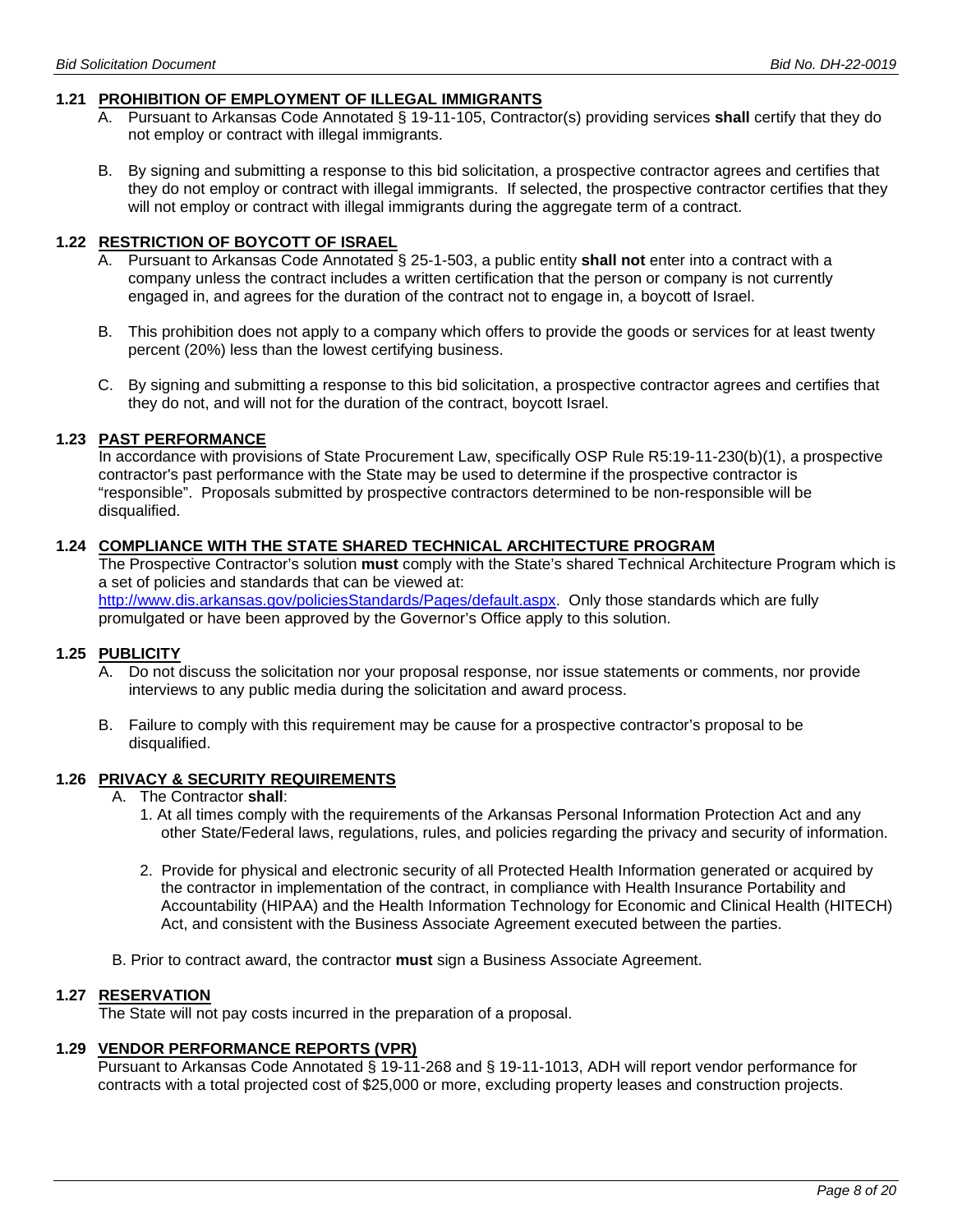#### **1.30 DEFINITION OF ACRONYMS**

| <b>ACRONYM</b> | <b>DEFINITION</b>             | <b>ACRONYM</b> | <b>DEFINITION</b>                                            |
|----------------|-------------------------------|----------------|--------------------------------------------------------------|
| <b>ADH</b>     | Arkansas Department of Health | <b>HIPAA</b>   | Health Insurance Portability &<br>Accountability Act of 1996 |
| <b>RFP</b>     | <b>Request For Proposal</b>   |                |                                                              |
|                |                               |                |                                                              |

# **SECTION 2 – MINIMUM REQUIREMENTS**

 *Do not provide responses to items in this section unless specifically and expressly required*

#### **2.1 INTRODUCTION**

 The Arkansas Department of Health is requesting proposals for the Every Mom Matters program. The program will provide healthcare support to pregnant women in Arkansas.

#### **2.2 SCOPE**

The Every Mom Matters program will provide a Call Center staffed with fully trained personnel. The Call Center will be fully staffed Monday through Saturday 8am to 5pm. The Call Center staff will provide free resource access assistance offers to Arkansas women who are pregnant, including minors and parents/legal guardian of the pregnant minor. Service will also provide Arkansas families with children under the age of two and Patients who are seeking an abortion in Arkansas. All training and call center operations must be carried out as specified in ACA §20-16-2405 and §20-16-2406.

#### **2.3 VENDOR MINIMUM QUALIFICATIONS**

- A. Have a minimum of 3 years' experience successful operation of health care related call center of similar size and scope to include assistance for accessing care, government and/or privately offered services, information, and programs.
- B. May not be an abortion provider or an entity that assists women in obtaining an abortion and comply with Arkansas Code Annotated (ACA) §20-16-2405.
- C. Call center/contact center accreditation or certification (preferred)

#### **2.4 MINIMUM REQUIREMENTS**

- A. Must provide translation/interpretive services for non-English speaking callers.
- B. Calls must be received by trained call center personnel, answering services or recorded messages are not acceptable
- C. Must ensure privacy protection of callers and make no record of caller's identifiable information
- D. Must have the ability to provide adequate, appropriate, qualified staff Monday Saturday 8am-5pm Central Time.
	- 1. Clinical staff availability required and must have appropriate current Arkansas licenses at time of contract award
	- 2. Hire and train staff to the specifications required by ACA §20-16-2405 and §20-16-2406.
	- 3. Must have a training program using a standardized curriculum regarding the recognition of signs that a person may have been a victim of human trafficking and for provision of assistance

**NOTE:** All training curriculum must be approved by the ADH prior to use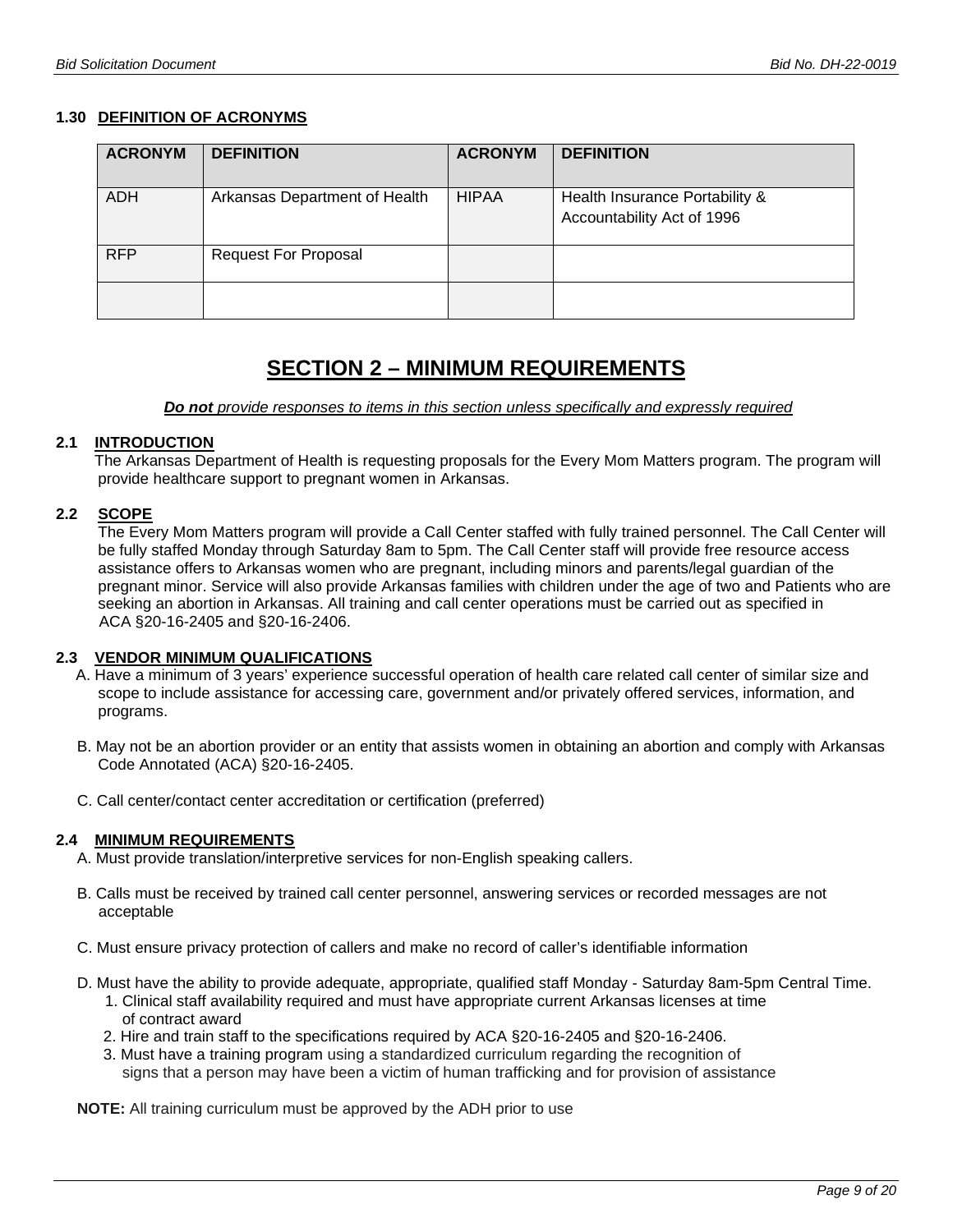- F. Must have quality assurance (QA) plan and process to include:
	- 1. A minimum monitoring of 5% of live and stored calls, and a process for prompt investigation and resolution of complaints or other issues of non-compliance.
- G. The QA plan, resource materials and scripts must be approved by the ADH prior to implementation.
- H. Must be capable of delivering detailed data reports in accordance with the specifications provided, please see Scope of Work: Reporting.
- I. Ability to issue unique/unduplicated call confirmation number to callers. If a caller has a Registry ID Number, that Number must be linked to the Call Confirmation Number and be searchable from either number.
- J. Contractor shall prohibit any discussion of abortion or related topics and be in compliance with ACA §20-16-2406.
- K. Ability to enter data into the ADH data base in accordance with the required time limits
- L. Ability to ensure compliance with state and federal privacy laws protect caller privacy
- M. Call center and data storage must have emergency backup power and business continuity plan to be approved by ADH.

# **2.5 SCOPE OF WORK**

- A. Implement a call center program in which appropriate trained staff answer the Every Mom Matters phone line and provide free resource access assistance offers to:
	- 1. Arkansas women who are pregnant including minors and parents/legal guardian of the pregnant minor
	- 2. Arkansas families with children under the age of two.
	- 3. Patients seeking an abortion in Arkansas
- B. Request the patient registry ID number immediately upon answering the call. Provide caller with call confirmation number that is unique and unduplicated.
- C. Enter required call confirmation data into the designated ADH database as prescribed by ADH and issue call confirmation number to caller.
- D. Quality Control And Monitoring
	- 1. Must investigate and provide Complaint Analysis and, if required, provide a corrective action plan within 24-hours of complaint.
	- 2. Must provide any data requests received from the ADH, which may include call recordings, within 24 hours of the ADH request.
- E. Submit required reports
- F. Other items as determined by ADH
- G. Free Resource Access Assistance Offers Must Include:
	- 1. Healthy pregnancy program
		- 1. An assessment and evaluation of needs related to pregnancy or parenting
		- 2. Assistance obtaining obstetric care, primary care, mental health or behavioral health counseling, or postpartum care.
	- 2. Offer to develop a care plan containing resources to address the needs identified
		- 1. Referrals to appropriate local resources, including state and federal benefits programs and local charitable organizations
		- 2. Assistance in applying for state and federal benefits programs
		- 3. Service referrals related to postpartum depression and other related referrals
		- 4. Assistance obtaining pediatric care and postpartum care
		- 5. Assistance obtaining substance abuse treatment and alcohol abuse treatment
		- 6. Assistance in accomplishing the plan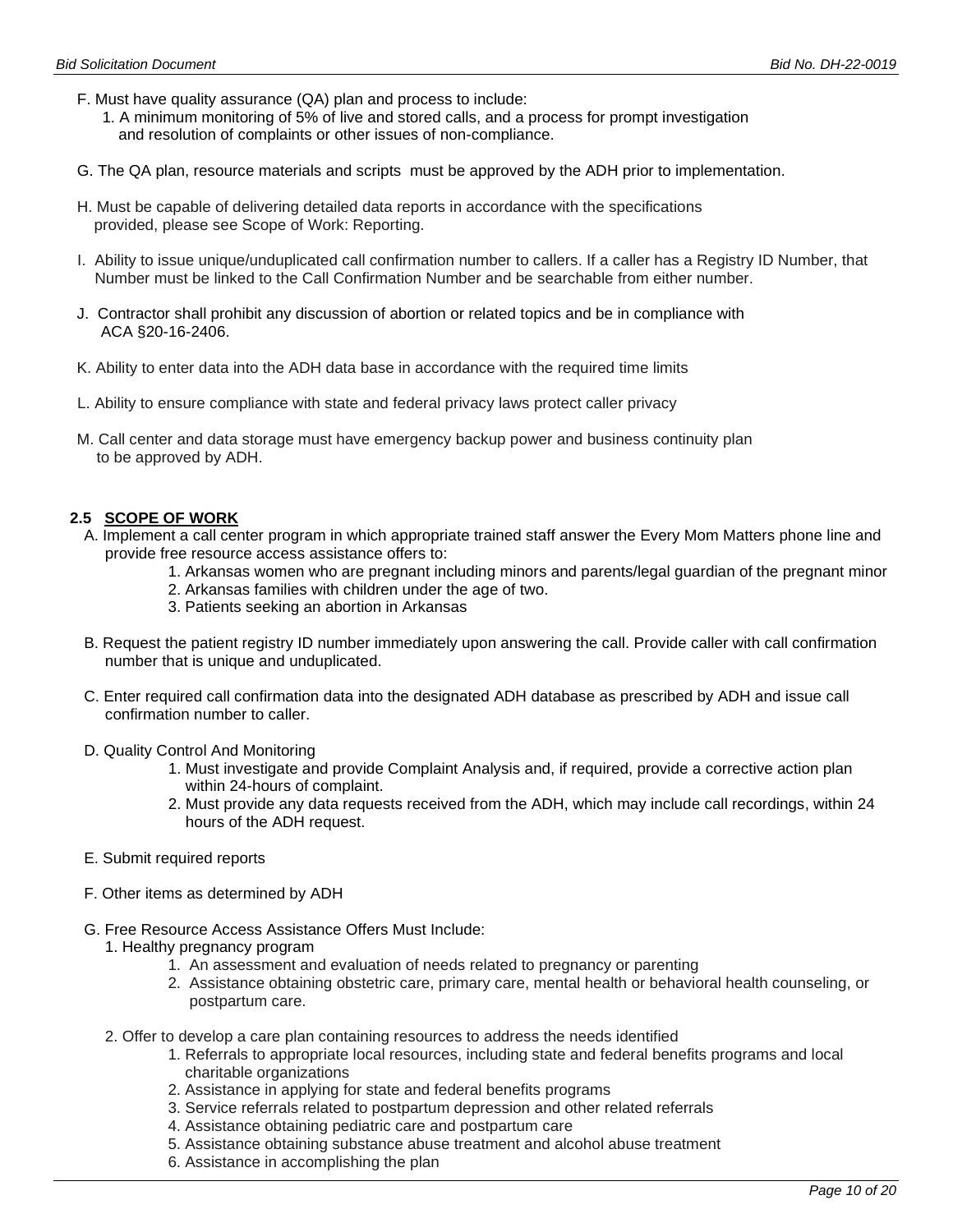- 3. Medically accurate, pregnancy-related medical information from the Woman's Right to know Act, Arkansas Code Annotated §20-16-1701 et seq.
- 4. Screening and assistance for abuse, assault, sexual assault, neglect, coercion, and human trafficking
- 5. Other offers of resource access assistance on public and private resources to address the socio-economic needs to include:
	- i. Education or training for professional certification,
	- ii. Employment assistance,
	- iii. Housing assistance,
	- iv. Resume development,
	- v. Childcare,
	- vi. Adoptions,
	- vii. Financial assistance,
	- viii. Substance abuse or alcohol abuse treatment,
	- ix. Mental health care,
	- x. Health benefit plan coverage,
	- xi. Intellectual or developmental disability related support organizations/associations
- H. Enter patient registry ID number and call confirmation number into ADH data system at any time during the call but no later than 11:59 p.m. on that same day.
- I. In the event of a system failure, call center must have alternative method of providing the Registry ID call confirmation data to ADH by 11:59 p.m., on same day as call received.
- J. Reporting to ADH: Daily/Monthly Reporting Requirements
	- a. DAILY report with cumulative tab and 7-day average tab to include:
		- 1. Total call volume
		- 2. Total # calls from pregnant women
		- 3. % of calls from Pregnant women
		- 4. Total # calls from other than pregnant women
		- 5. % of calls from other than pregnant women
		- 6. Total # calls with Registry ID number
		- 7. % of calls with Registry ID number
		- 8. Total # of registry Id numbers entered into data base
		- 9. % of registry Id numbers entered into data base
		- 10. Total # of registry Id numbers not entered
		- 11. % of registry Id numbers not entered
		- 12. Total # calls identified as pregnant and victim of assault, abuse, neglect
		- 13. % Identified as pregnant victim of assault, abuse, neglect
		- 14. Total # calls identified as pregnant and victim of coercion
		- 15. % Identified as pregnant victim of coercion
		- 16. Total # calls identified as pregnant and victim of human trafficking
		- 17. % Identified as pregnant victim of human trafficking
		- 18. Total # calls identified as not pregnant but a victim of human trafficking
		- 19. % Identified as not pregnant but a victim of human trafficking
		- 20. Total # calls requesting health pregnancy program
		- 21. % Calls requesting health pregnancy program
		- 22. Total # calls requesting a resource care plan
		- 23. % Calls requesting a resource care
		- 24. Total # calls requesting assistance with education or training
		- 25. % Requesting assistance with education or training
		- 26. Total # calls requesting employment assistance
		- 27. % Requesting employment assistance
		- 28. Total # calls requesting assistance with housing
		- 29. % Requesting assistance with housing
		- 30. Total # calls requesting assistance with resume development
		- 31. % Requesting assistance with resume development
		- 32. Total # calls requesting assistance with childcare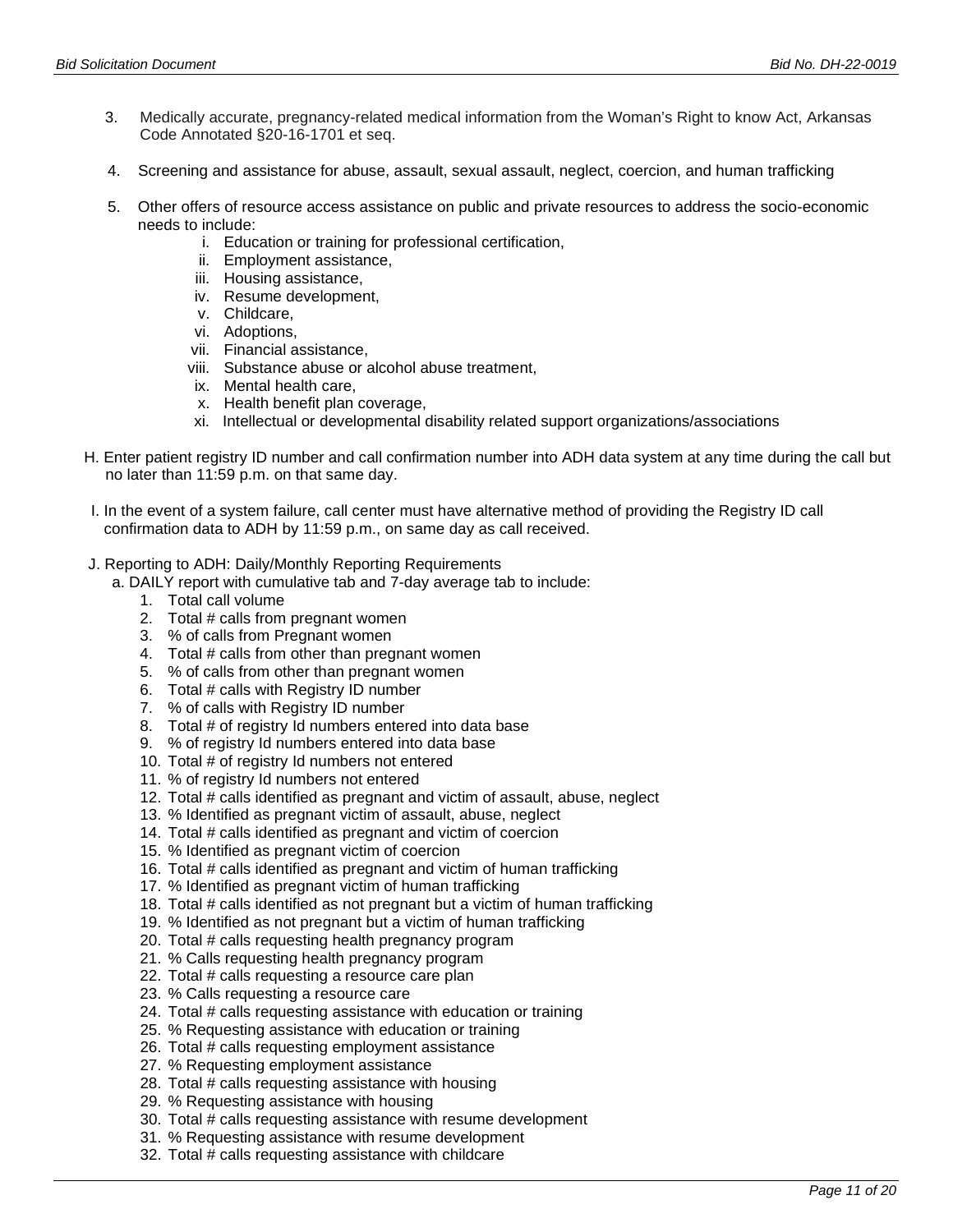- 33. % Requesting assistance with childcare
- 34. Total # calls requesting assistance with adoption
- 35. % Requesting assistance with adoption
- 36. Total # calls requesting financial assistance
- 37. % Requesting financial assistance
- 38. Total # calls requesting substance misuse care and treatment
- 39. % Requesting substance misuse care and treatment
- 40. Total # calls requesting mental health services
- 41. % Requesting mental health services
- 42. Total # calls requesting health benefits
- 43. % Requesting health benefits
- 44. Total # calls requesting medical care
- 45. % Calls requesting medical care
- 46. Total # calls requesting disability support information
- 47. % Requesting disability support information
- 48. Total # calls non-English speaking
- 49. % non-English speaking
- 50. Average call handle time
- 51. Call abandonment rate (caller terminates call prior to agent answering)
- 52. Average call hold time
- 53. System down time in minutes/by day
- b. Monthly Reporting to ADH
	- 1. Data summary of all of the above
	- 2. Monthly QA report, to include:
	- 3. QA data points from QA plan
	- 4. Total # complaints
	- 5. Other QA concerns to report

#### **2.6 PERFORMANCE STANDARDS**

- A. State law requires that all contracts for services include performance standards for measuring the overall quality of services provided that a contractor **must** meet in order to avoid assessment of damages.
- B. The State may be open to negotiations of performance standards prior to contract award, prior to the commencement of services, or at times throughout the contract duration. Table Below: Performance Standards identifies expected deliverables, performance measures, or outcomes; and defines the acceptable standards.
- C. The State has the right to modify, add, or delete performance standards throughout the term of the contract, should the State determine it is in its best interest to do so. Any changes or additions to performance standards will be made in good faith following acceptable industry standards and may include the input of the contractor so as to establish standards that are reasonably achievable.
- D. All changes made to the performance standards will become an official part of the contract.
- E. Performance standards will continue throughout the aggregate term of the contract.
- F. Failure to meet the minimum performance standards as specified may result in the assessment of damages.
- G. In the event a performance standard is not met, the contractor will have the opportunity to defend or respond to the insufficiency. The State has the right to waive damages if it determines there were extenuating factors beyond the control of the contractor that hindered the performance of services. In these instances, the State has final determination of the performance acceptability.
- H. Should any compensation be owed to the State agency due to the assessment of damages, contractor **shall**  follow the direction of the State agency regarding the required compensation process.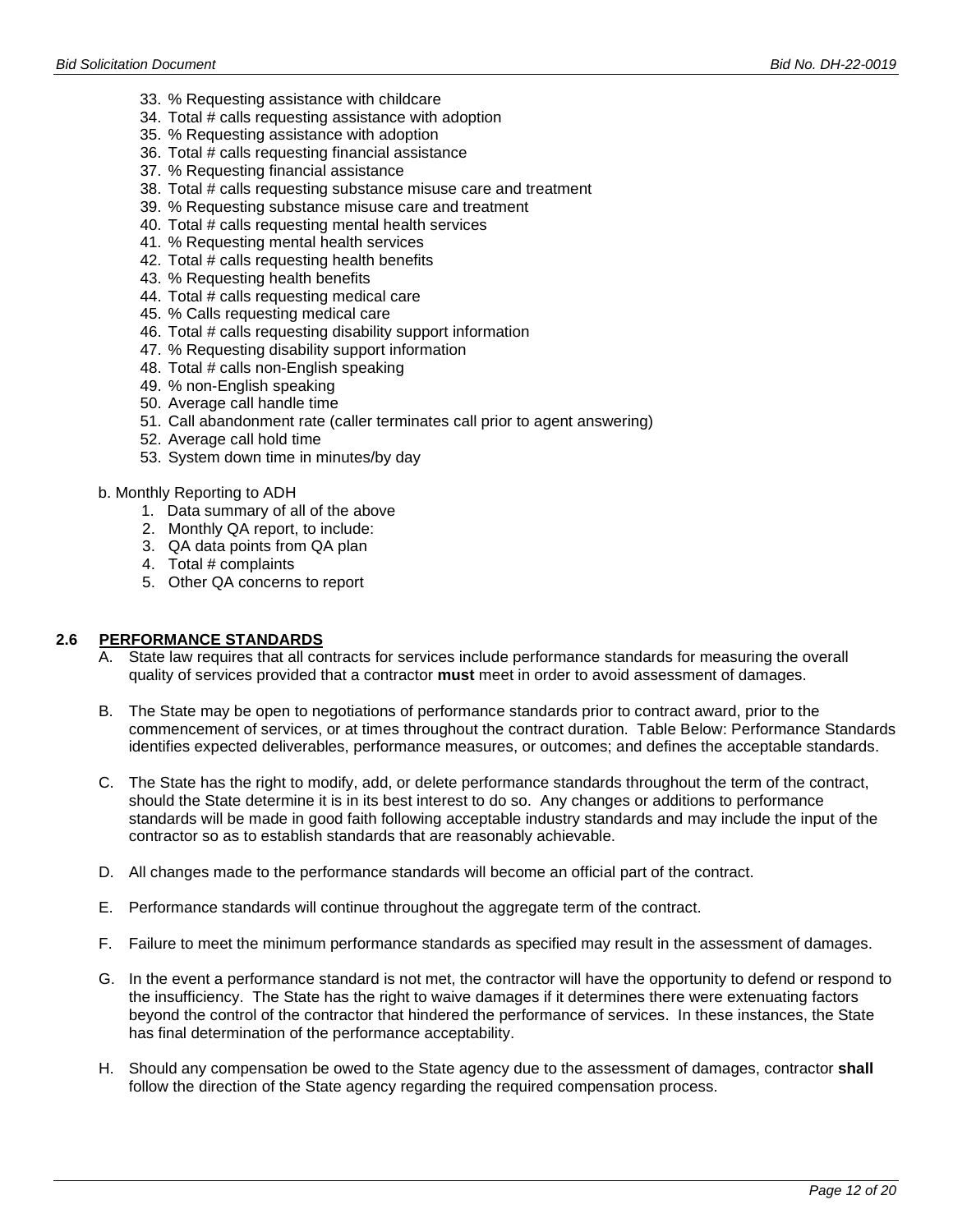| <b>PERFORMANCE STANDARDS</b> [A1]                                |                                                                                                                                                                |                                                                                                                                                                                              |  |
|------------------------------------------------------------------|----------------------------------------------------------------------------------------------------------------------------------------------------------------|----------------------------------------------------------------------------------------------------------------------------------------------------------------------------------------------|--|
| <b>Service Criteria</b>                                          | <b>Acceptable Performance</b>                                                                                                                                  | <b>Damages for Insufficient</b><br>Performance                                                                                                                                               |  |
| <b>Call Answer Rate</b>                                          | 100% Answer Rate                                                                                                                                               | If 100% answer not achieved,<br>may be grounds for contract<br>termination.                                                                                                                  |  |
| Caller Hold Time                                                 | Average hold time per caller not to<br>exceed five (5) minutes and<br>abandonment rate average not to<br>exceed 20%. ADH may adjust<br>based on call history.  | Caller hold time over 5 minutes and<br>caller abandonment rate exceeding<br>20% may be grounds for contract<br>termination.                                                                  |  |
| <b>Complaint Resolution</b>                                      | Investigate and provide complaint<br>analysis with any corrective action<br>plan within 24 hours of complaint.                                                 | Complaint investigation and analysis<br>duration exceeding 24 hours of<br>complain may be grounds for contract<br>termination.                                                               |  |
| <b>System Availability</b><br>(during normal hours of operation) | The Call Center System shall<br>maintain an uptime of 99%                                                                                                      | 98% - 98.99%: 1% of Annual Total<br>Cost<br>97% - 97.99%: 2% of Annual Total<br>Cost •<br>96% - 96.99%: 3% of Annual Total<br>Cost •<br>Below 95% may be grounds for<br>contract termination |  |
| Data Entry                                                       | Issue unique/unduplicated call<br>confirmation number to callers<br>which must be linked to a Registry<br>ID number and calls retrievable by<br>either number. | Failure to issue/link call<br>confirmation number and registry<br>ID number will be grounds for<br>contract termination.                                                                     |  |
| Reporting                                                        | Record and report daily/monthly in<br>exact accordance with<br>requirements shown in Para J,<br>items a. & b. on page 13 & 14 of<br>this RFP document          | May result in sub-standard vendor<br>performance report and may<br>jeopardize future ADH business<br>opportunities                                                                           |  |

# **SECTION 3 – CRITERIA FOR SELECTION**

*Do not provide responses to items in this section.*

#### **3.1 TECHNICAL PROPOSAL SCORE**

- A. ADH will review each Technical Proposal Packet to verify submission requirements have been met. Technical Proposals Packets that do not meet submission requirements will be disqualified and will not be evaluated.
- B. An agency-appointed evaluation committee will evaluate and score qualifying proposals. Evaluation will be based on the prospective contractor's response to the Information for Evaluation section included in the Technical Proposal Packet.
	- 1. Members of the evaluation committee will individually review and evaluate proposals and complete an individual score worksheet for each proposal. Individual scoring for each Evaluation Criteria will be based on the following scoring description.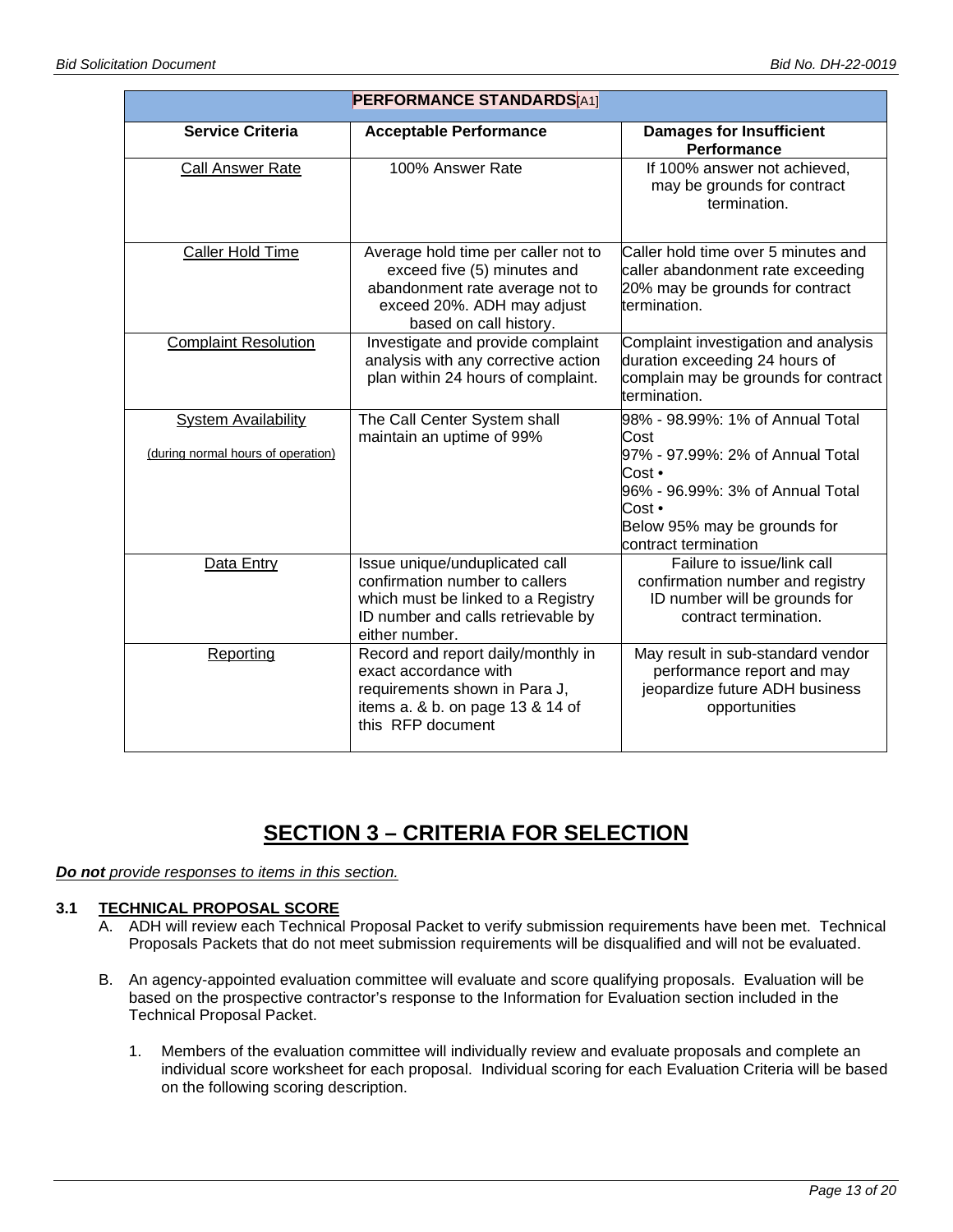| Quality<br>Rating | Quality of<br>Response | Description                                                                                                                                                                                                                   | Confidence in<br>Proposed<br>Approach |
|-------------------|------------------------|-------------------------------------------------------------------------------------------------------------------------------------------------------------------------------------------------------------------------------|---------------------------------------|
| 5                 | Excellent              | When considered in relation to the RFP evaluation factor, the<br>proposal squarely meets the requirement and exhibits<br>outstanding knowledge, creativity, ability, or other exceptional<br>characteristics. Extremely good. | Very High                             |
| 4                 | Good                   | When considered in relation to the RFP evaluation factor, the<br>proposal squarely meets the requirement and is better than<br>merely acceptable.                                                                             | High                                  |
| 3                 | Acceptable             | When considered in relation to the RFP evaluation factor, the<br>proposal is of acceptable quality.                                                                                                                           | Moderate                              |
| $\overline{2}$    | Marginal               | When considered in relation to the RFP evaluation factor, the<br>proposal's acceptability is doubtful.                                                                                                                        | Low                                   |
|                   | Poor                   | When considered in relation to the RFP evaluation factor, the<br>proposal is inferior.                                                                                                                                        | Very Low                              |
| $\Omega$          | Unacceptable           | When considered in relation to the RFP evaluation factor, the<br>proposal clearly does not meet the requirement, either because<br>it was left blank or because the proposal is unresponsive.                                 | No Confidence                         |

- 2. After initial individual evaluations are complete, the evaluation committee members will meet to discuss their individual ratings. At this consensus scoring meeting, each member will be afforded an opportunity to discuss his or her rating for each evaluation criteria.
- 3. After committee members have had an opportunity to discuss their individual scores with the committee, the individual committee members will be given the opportunity to change their initial individual scores, if they feel that is appropriate.
- 4. The final individual scores of the evaluators will be recorded on the Consensus Score Sheets and averaged to determine the group or consensus score for each proposal.
- 5. Other agencies, consultants, and experts may also examine documents at the discretion of the agency.
- C. The Information for Evaluation section has been divided into sub-sections.
	- 1. In each sub-section, items/questions have each been assigned a maximum point value of five (5) points. The total point value for each sub-section is reflected in the table below as the Maximum Raw Score Possible.
	- 2. The agency has assigned weighted percentages to each sub-section according to its significance.

| <b>Information for Evaluation</b><br><b>Sub-Sections</b> | <b>Maximum</b><br><b>Raw Points</b><br><b>Possible</b> | <b>Sub-Section's</b><br>Weighted<br>Percentage | * Maximum<br>Weighted<br><b>Score</b><br><b>Possible</b> |
|----------------------------------------------------------|--------------------------------------------------------|------------------------------------------------|----------------------------------------------------------|
| E.1                                                      | 25                                                     | 50                                             | 350                                                      |
| $E.2$ etc.                                               | 25                                                     | 50                                             | 350                                                      |
|                                                          |                                                        |                                                |                                                          |
| <b>Total Technical Score</b>                             |                                                        | 100%                                           | 700                                                      |

\*Sub-Section's Percentage Weight x Total Weighted Score = Maximum Weighted Score Possible for the sub-section.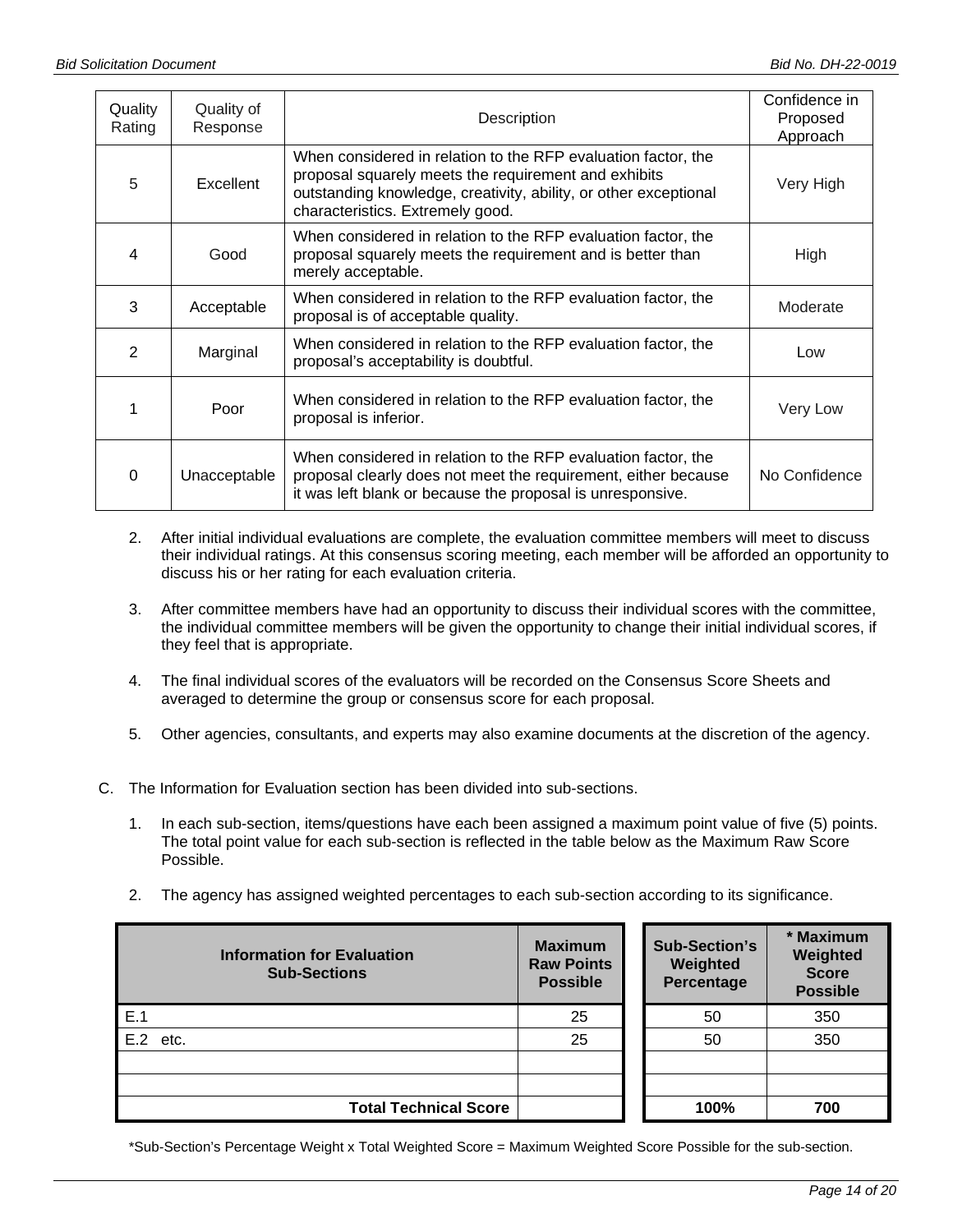D. The proposal's weighted score for each sub-section will be determined using the following formula:

| $(A/B)^*C = D$ | $A =$ Actual Raw Points received for sub-section in evaluation |
|----------------|----------------------------------------------------------------|
|                | $B =$ Maximum Raw Points possible for sub-section              |
|                | $C =$ Maximum Weighted Score possible for sub-section          |
|                | $D = Weighted Score received for sub-section$                  |

- E. The proposal's weighted scores for sub-sections will be added to determine the Total Technical Score for the proposal.
- F. Technical Proposals that do not receive a minimum weighted score/subtotal of 350 may not move forward in the solicitation process. The pricing for proposals which do not move forward will not be scored.

# **3.2 COST SCORE**

- A. When pricing is opened for scoring, the maximum amount of cost points will be given to the proposal with the lowest annual total as shown on the Official Bid Price Sheet. (See Grand Total Score for maximum points possible for cost score).
- B. The amount of cost points given to the remaining proposals will be allocated by using the following formula:

 $(A/B)^*(C) = D$ 

- A = Lowest Total Cost
- B = Second (third, fourth, etc.) Lowest Total Cost
- C = Maximum Points for Lowest Total Cost
- D = Total Cost Points Received

#### **3.3 GRAND TOTAL SCORE**

The Technical Score and Cost Score will be added together to determine the Grand Total Score for the proposal. The prospective contractor's proposal with the highest Grand Total Score will be selected as the apparent successful Contractor (See Award Process).

|                                           | <b>Maximum Points</b><br><b>Possible</b> |
|-------------------------------------------|------------------------------------------|
| <b>Technical Proposal</b>                 | 700                                      |
| Cost                                      | 300                                      |
| <b>Maximum Possible Grand Total Score</b> | 1,000                                    |

# **3.4 PROSPECTIVE CONTRACTOR ACCEPTANCE OF EVALUATION TECHNIQUE**

- A. Prospective contractor **must** agree to all evaluation processes and procedures as defined in this solicitation.
- B. The submission of a Technical Proposal Packet signifies the prospective contractor understands and agrees that subjective judgments will be made during the evaluation and scoring of the Technical Proposals.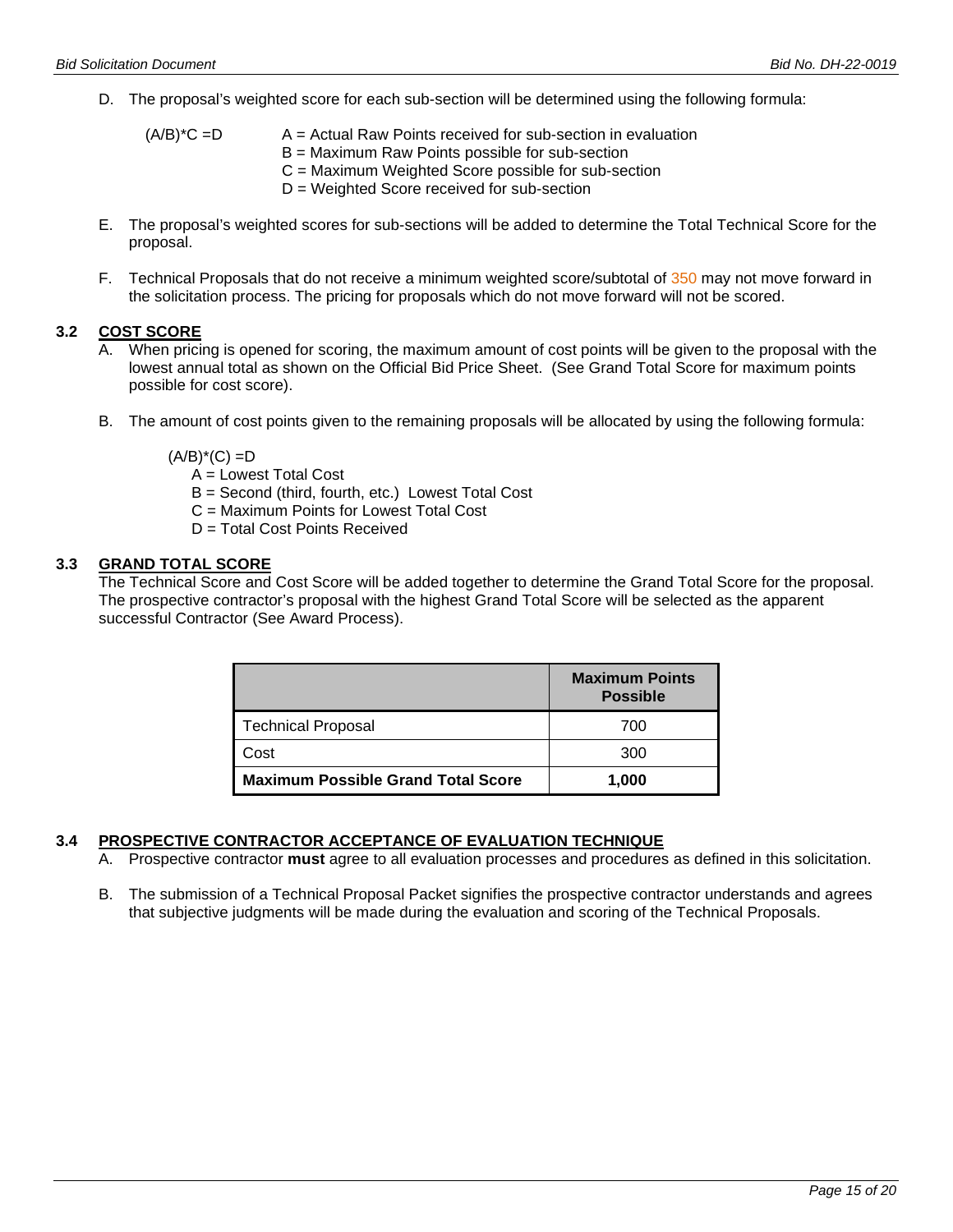# **SECTION 4 – GENERAL CONTRACTUAL ITEMS**

*2. Do not provide responses to items in this section.*

#### **4.1 PAYMENT AND INVOICE PROVISIONS**

A. Forward invoices to:

Arkansas Department of Health Attn: Yolanda Stewart 4815 West Markham Street, Slot #[A2]42 Little Rock, AR 72205

- B. Payment will be made in accordance with applicable State of Arkansas accounting procedures upon acceptance goods and services by ADH.
- C. Do not invoice the State in advance of delivery and acceptance of any goods or services.
- D. Payment will be made only after the contractor has successfully satisfied the agency as to the reliability and effectiveness of the goods or services purchased as a whole.
- E. The contractor should invoice the agency by an itemized list of charges. The agency's purchase order number and/or the contract number should be referenced on each invoice.
- F. Other sections of this bid solicitation may contain additional requirements for invoicing.
- G. Selected contractor **must** be registered to receive payment and future bid solicitation notifications. Prospective contractors may register on-line at [https://www.ark.org/contractor/index.html.](https://www.ark.org/vendor/index.html)
- H. Monthly invoicing with supporting documentation as prescribed.

#### **4.2 CONDITIONS OF CONTRACT**

- A. Observe and comply with federal and State of Arkansas laws, local laws, ordinances, orders, and regulations existing at the time of, or enacted subsequent to the execution of a resulting contract which in any manner affect the completion of the work.
- B. Indemnify and save harmless the agency and all its officers, representatives, agents, and employees against any claim or liability arising from or based upon the violation of any such law, ordinance, regulation, order or decree by an employee, representative, or subcontractor of the contractor.

#### **4.3 STATEMENT OF LIABILITY**

- A. The State will demonstrate reasonable care but will not be liable in the event of loss, destruction or theft of contractor-owned equipment or software and technical and business or operations literature to be delivered or to be used in the installation of deliverables and services. The contractor will retain total liability for equipment, software and technical and business or operations literature. The State will not at any time be responsible for or accept liability for any Contractor-owned items.
- B. The contractor's liability for damages to the State will be limited to the value of the contract. The foregoing limitation of liability will not apply to claims for infringement of United States patent, copyright, trademarks or trade secrets; to claims for personal injury or damage to property caused by the gross negligence or willful misconduct of the contractor; to claims covered by other specific provisions of the contract calling for damages; or to court costs or attorney's fees awarded by a court in addition to damages after litigation based on the contract. The contractor and the State will not be liable to each other, regardless of the form of action, for consequential, incidental, indirect, or special damages. This limitation of liability will not apply to claims for infringement of United States patent, copyright, trademark or trade secrets; to claims for personal injury or damage to property caused by the gross negligence or willful misconduct of the contractor; to claims covered by other specific provisions of the contract calling for damages; or to court costs or attorney's fees awarded by a court in addition to damages after litigation based on the contract.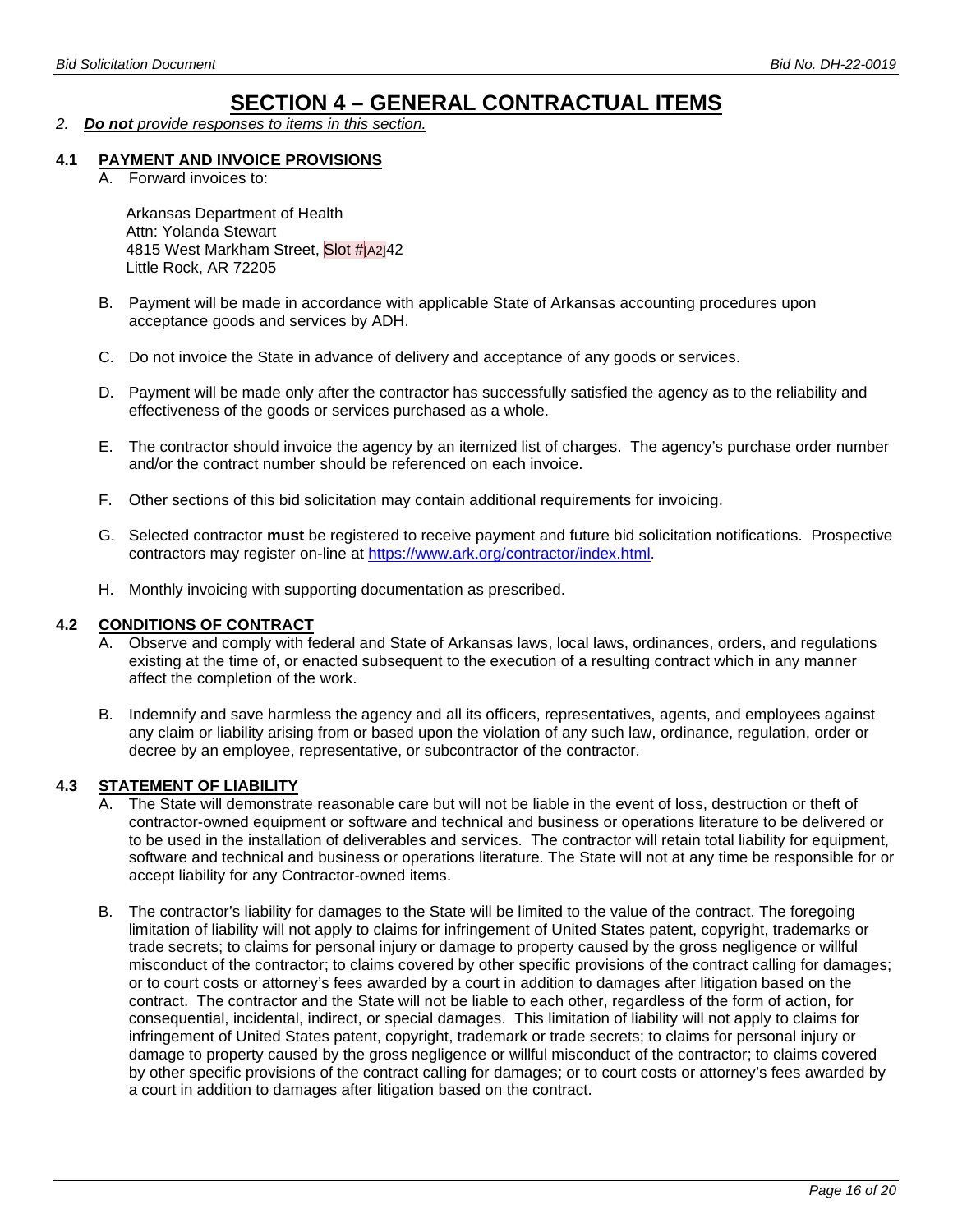C. Language in these terms and conditions **must not** be construed or deemed as the State's waiver of its right of sovereign immunity. The contractor agrees that any claims against the State, whether sounding in tort or in contract, will be brought before the Arkansas Claims Commission as provided by Arkansas law and governed accordingly.

#### **4.4 RECORD RETENTION**

- Maintain all pertinent financial and accounting records and evidence pertaining to the contract in accordance with generally accepted principles of accounting and as specified by the State of Arkansas Law. Upon request, grant access to State or Federal Government entities or any of their duly authorized representatives.
- B. Make financial and accounting records available, upon request, to the State of Arkansas's designee(s) at any time during the contract period and any extension thereof, and for five (5) years from expiration date and final payment on the contract or extension thereof.
- C. Maintain all pertinent protected health information, as defined by the Privacy Rule promulgated pursuant to HIPAA, available for six (6) years or as otherwise required by HIPAA.

#### **4.5 PRICE ESCALATION**

- A. Price increases will only be considered at the time of contract renewal.
- B. The contractor **must** provide the ADH with a written request for the price increase. The request **must** include supporting documentation demonstrating that the increase in contract price is based on an increase in costs incurred by the contractor that are directly related to the operational contract costs. ADH has the right to require additional information pertaining to the requested increase.
- C. Increases will not be considered to increase profit.
- D. ADH has the right to approve or deny any price increase requests.

#### **4.6 CONFIDENTIALITY**

- A. The contractor, contractor's subsidiaries, and contractor's employees **shall** be bound to all laws and requirements set forth in this solicitation concerning the confidentiality and secure handling of information of which they may become aware of during the course of providing services under a resulting contract.
- B. Consistent and/or uncorrected breaches of confidentiality may constitute grounds for cancellation of a resulting contract, and the State **shall** have the right to cancel the contract on these grounds.
- C. Previous sections of this solicitation may contain additional confidentiality requirements.
- D. "Section 20-13-819 (c): "All information shall be treated in a manner consistent with all state and federal privacy requirements, including without limitation, the federal Health and Portability and Accountability Act of 1996 privacy rule, 45 C.F.R. Section 164.512(i)."

# **4.7 CONTRACT INTERPRETATION**

Should the State and contractor interpret specifications differently, either party may request clarification. However if an agreement cannot be reached, the determination of the State is final and controlling.

# **4.8 CANCELLATION**

- A. For Cause. The State may cancel any contract resulting from this solicitation for cause when the Contractor fails to perform its obligations under it by giving the Contractor written notice of such cancellation at least thirty (30) days prior to the date of proposed cancellation. In any written notice of cancellation for cause, the State will advise the Contractor in writing of the reasons why the State is considering cancelling the contract and provide the Contractor with an opportunity to avoid cancellation for cause by curing any deficiencies identified in the notice of cancellation for cause prior to the date of proposed cancellation. To the extent permitted by law and at the discretion of the parties, the parties may agree to minor amendments to the contract and avoid the cancellation for cause upon mutual agreement.
- B. For Convenience. The State may cancel any contract resulting from the solicitation by giving the contractor written notice of such cancellation thirty (60) days prior to the date of cancellation.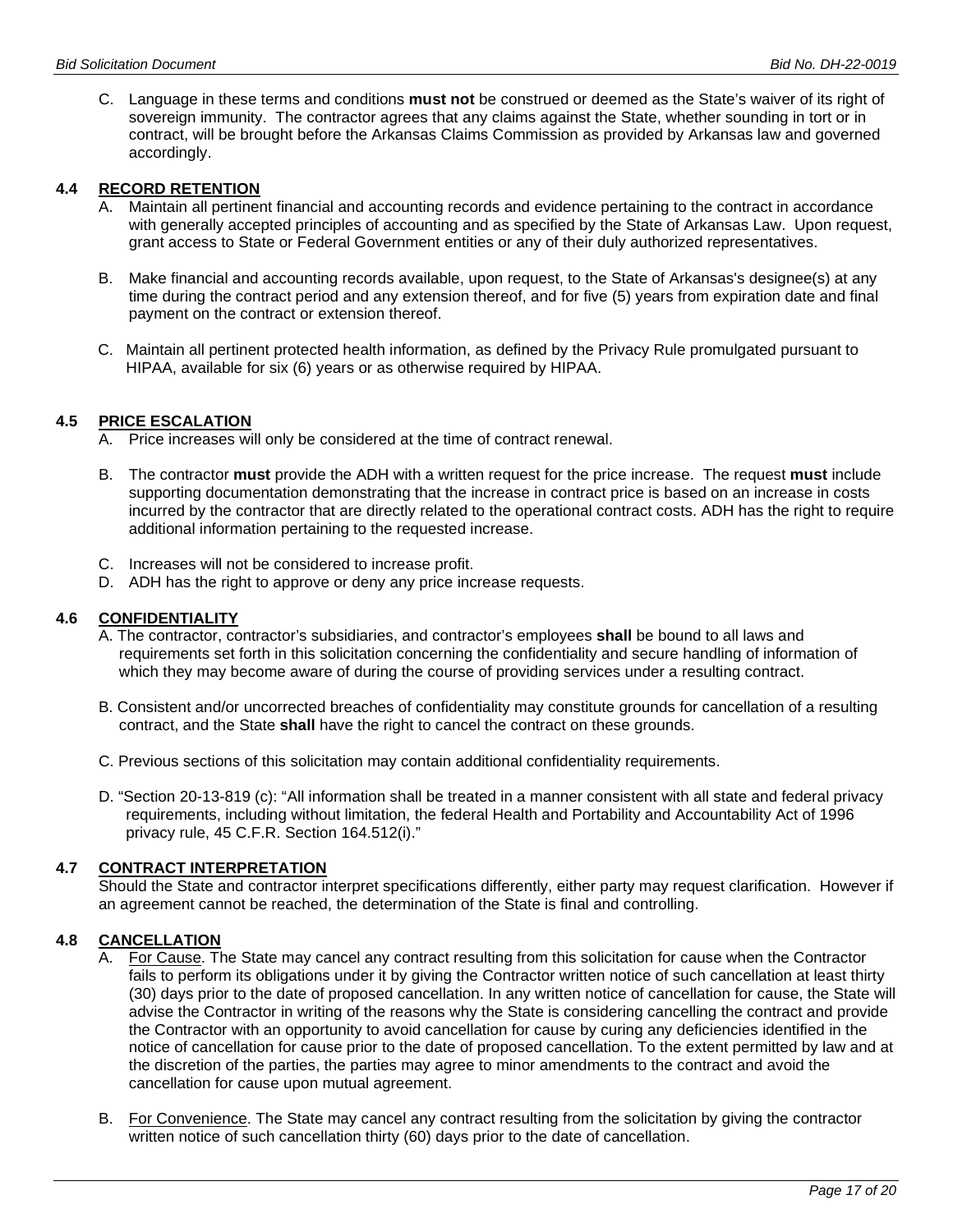C. If upon cancellation the contractor has provided commodities or services which the State of Arkansas has accepted, and there are no funds legally available to pay for the commodities or services, the contractor may file a claim with the Arkansas Claims Commission under the laws and regulations governing the filing of such claims.

#### **4.9 SEVERABILITY**

If any provision of the contract, including items incorporated by reference, is declared or found to be illegal, unenforceable, or void, then both the agency and the contractor will be relieved of all obligations arising under such provision. If the remainder of the contract is capable of performance, it will not be affected by such declaration or finding and **must** be fully performed.

# **Section 5 – STANDARD TERMS AND CONDITIONS**

- *Do not provide responses to items in this section.*
- **1. GENERAL**: Any special terms and conditions included in this solicitation **shall** override these Standard Terms and Conditions. The Standard Terms and Conditions and any special terms and conditions **shall** become part of any contract entered into if any or all parts of the bid are accepted by the State of Arkansas.
- **2. ACCEPTANCE AND REJECTION**: The State **shall** have the right to accept or reject all or any part of a bid or any and all bids, to waive minor technicalities, and to award the bid to best serve the interest of the State.
- **3. BID SUBMISSION**: Original Proposal Packets **must** be submitted to the Arkansas Department of Health on or before the date and time specified for bid opening. The proposal packet **must** contain all documents, information, and attachments as specifically and expressly required in the bid solicitation. The bid **must** be typed or printed in ink. The signature **must** be in ink. Unsigned bids shall be disqualified. The person signing the bid should show title or authority to bind his firm in a contract. Multiple proposals **must** be placed in separate packages and should be completely and properly identified. Late bids **shall not** be considered under any circumstances.
- **4. PRICES**: Bid unit price F.O.B. destination. In case of errors in extension, unit prices **shall** govern. Prices **shall** be firm and **shall not** be subject to escalation unless otherwise specified in the bid solicitation. Unless otherwise specified, the bid **must** be firm for acceptance for thirty days from the bid opening date. "Discount from list" bids are not acceptable unless requested in the bid solicitation.
- **5. QUANTITIES**: Quantities stated in a bid solicitation for term contracts are estimates only, and are not guaranteed. Contractor **must** bid unit price on the estimated quantity and unit of measure specified. The State may order more or less than the estimated quantity on term contracts. Quantities stated on firm contracts are actual requirements of the ordering agency.
- **6. BRAND NAME REFERENCES**: Unless otherwise specified in the bid solicitation, any catalog brand name or manufacturer reference used in the bid solicitation is descriptive only, not restrictive, and used to indicate the type and quality desired. Bids on brands of like nature and quality will be considered. If bidding on other than referenced specifications, the bid **must** show the manufacturer, brand or trade name, and other descriptions, and should include the manufacturer's illustrations and complete descriptions of the product offered. The State **shall** have the right to determine whether a substitute offered is equivalent to and meets the standards of the item specified, and the State may require the contractor to supply additional descriptive material. The Contractor **shall** guarantee that the product offered will meet or exceed specifications identified in this bid solicitation. Contractors not bidding an alternate to the referenced brand name or manufacturer **shall** be required to furnish the product according to brand names, numbers, etc., as specified in the solicitation.
- **7. GUARANTY**: All items bid **shall** be newly manufactured, in first-class condition, latest model and design, including, where applicable, containers suitable for shipment and storage, unless otherwise indicated in the bid solicitation. The contractor hereby guarantees that everything furnished hereunder **shall** be free from defects in design, workmanship and material, that if sold by drawing, sample or specification, it **shall** conform thereto and **shall** serve the function for which it was furnished. The contractor **shall** further guarantee that if the items furnished hereunder are to be installed by the contractor, such items **shall** function properly when installed. The contractor **shall** guarantee that all applicable laws have been complied with relating to construction, packaging, labeling and registration. The contractor's obligations under this paragraph **shall** survive for a period of one year from the date of delivery, unless otherwise specified herein.
- **8. SAMPLES**: Samples or demonstrators, when requested, **must** be furnished free of expense to the State. Each sample should be marked with the contractor's name and address, bid or contract number and item number. If requested, samples that are not destroyed during reasonable examination will be returned at contractor's expense. After reasonable examination, all demonstrators will be returned at contractor's expense.
- **9. TESTING PROCEDURES FOR SPECIFICATIONS COMPLIANCE**: Tests may be performed on samples or demonstrators submitted with the bid or on samples taken from the regular shipment. In the event products tested fail to meet or exceed all conditions and requirements of the specifications, the cost of the sample used and the reasonable cost of the testing **shall** be borne by the contractor.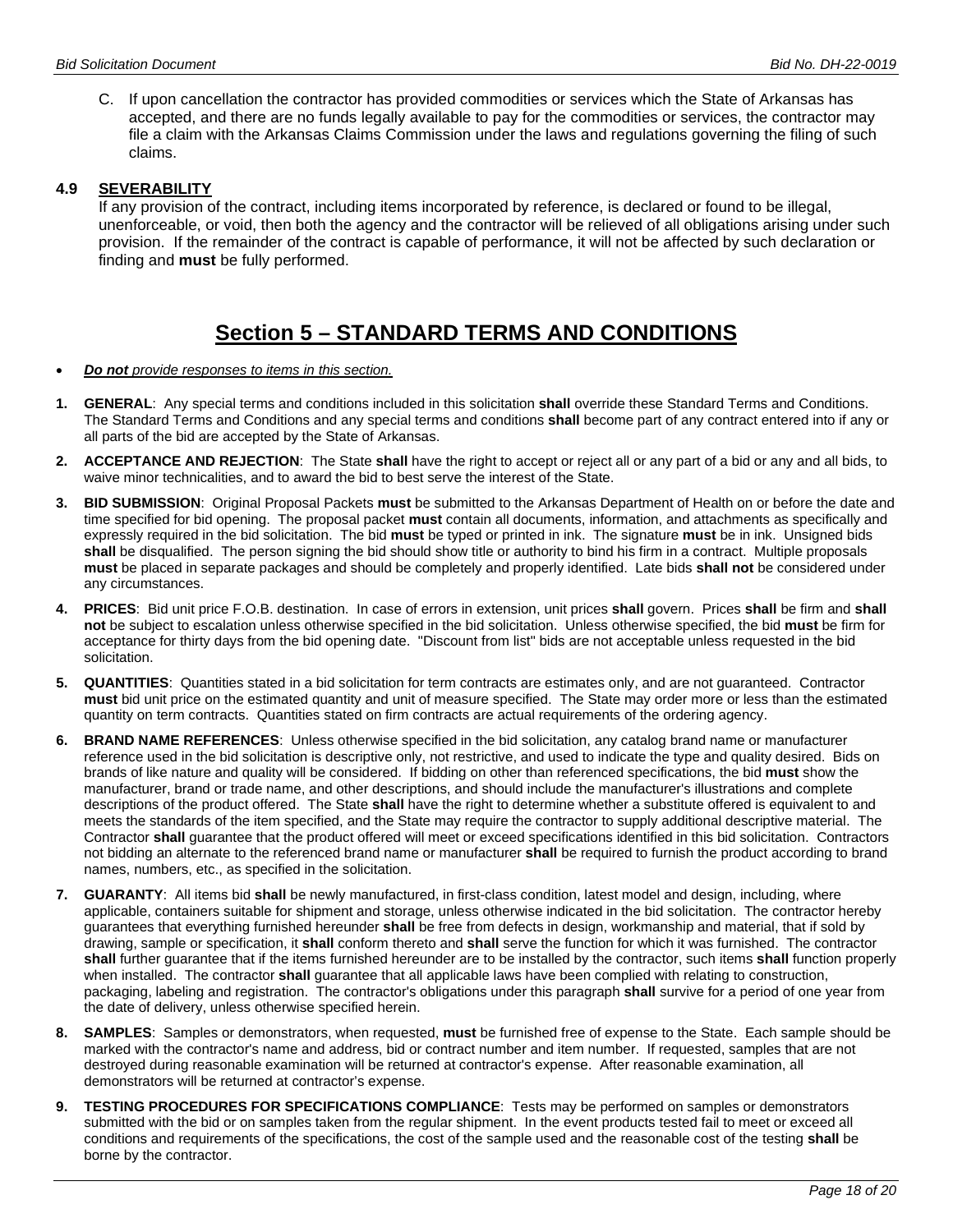- **10. AMENDMENTS**: Contractor's proposals cannot be altered or amended after the bid opening except as permitted by regulation.
- **11. TAXES AND TRADE DISCOUNTS**: Do not include State or local sales taxes in the bid price. Trade discounts should be deducted from the unit price and the net price should be shown in the bid.
- **12. AWARD**: Term Contract: A contract award will be issued to the successful contractor. It results in a binding obligation without further action by either party. This award does not authorize shipment. Shipment is authorized by the receipt of a purchase order from the ordering agency. Firm Contract: A written State purchase order authorizing shipment will be furnished to the successful contractor.
- **13. DELIVERY ON FIRM CONTRACTS**: This solicitation shows the number of days to place a commodity in the ordering agency's designated location under normal conditions. If the contractor cannot meet the stated delivery, alternate delivery schedules may become a factor in an award. The Arkansas Department of Health **shall** have the right to extend delivery if reasons appear valid. If the date is not acceptable, the agency may buy elsewhere and any additional cost **shall** be borne by the contractor.
- **14. DELIVERY REQUIREMENTS**: No substitutions or cancellations are permitted without written approval of the Arkansas Department of Health. Delivery **shall** be made during agency work hours only 8:00 a.m. to 4:30 p.m. Central Time, unless prior approval for other delivery has been obtained from the agency. Packing memoranda **shall** be enclosed with each shipment.
- **15. STORAGE**: The ordering agency is responsible for storage if the contractor delivers within the time required and the agency cannot accept delivery.
- **16. DEFAULT**: All commodities furnished **shall** be subject to inspection and acceptance of the ordering agency after delivery. Back orders, default in promised delivery, or failure to meet specifications **shall** authorize the Arkansas Department of Health to cancel this contract or any portion of it and reasonably purchase commodities elsewhere and charge full increase, if any, in cost and handling to the defaulting contractor. The contractor **must** give written notice to the Arkansas Department of Health and ordering agency of the reason and the expected delivery date. Consistent failure to meet delivery without a valid reason may cause removal from the contractors list or suspension of eligibility for award.
- **17. VARIATION IN QUANTITY**: The State assumes no liability for commodities produced, processed or shipped in excess of the amount specified on the agency's purchase order.
- **18. INVOICING**: The Contractor **shall** be paid upon the completion of all of the following: (1) submission of an original and the specified number of copies of a properly itemized invoice showing the bid and purchase order numbers, where itemized in the bid solicitation, (2) delivery and acceptance of the commodities and (3) proper and legal processing of the invoice by all necessary State agencies. Invoices **must** be sent to the "Invoice To" point shown on the purchase order.
- **19. STATE PROPERTY**: Any specifications, drawings, technical information, dies, cuts, negatives, positives, data or any other commodity furnished to the contractor hereunder or in contemplation hereof or developed by the contractor for use hereunder **shall** remain property of the State, **shall** be kept confidential, **shall** be used only as expressly authorized, and **shall** be returned at the contractor's expense to the F.O.B. point provided by the agency or by ADH. Contractor **shall** properly identify items being returned.
- **20. PATENTS OR COPYRIGHTS**: The contractor **must** agree to indemnify and hold the State harmless from all claims, damages and costs including attorneys' fees, arising from infringement of patents or copyrights.
- **21. ASSIGNMENT**: Any contract entered into pursuant to this solicitation **shall not** be assignable nor the duties thereunder delegable by either party without the written consent of the other party of the contract.
- **22. CLAIMS**: Any claims the contractor may assert under this Agreement **shall** be brought before the Arkansas State Claims Commission ("Commission"), which **shall** have exclusive jurisdiction over any and all claims that the contactor may have arising from or in connection with this Agreement. Unless the contractor's obligations to perform are terminated by the State, the contractor **shall** continue to provide the services under this agreement even in the event that the contractor has a claim pending before the Commission.
- **23. CANCELLATION**: In the event, the State no longer needs the commodities or services specified for any reason, (e.g., program changes; changes in laws, rules or regulations; relocation of offices; lack of appropriated funding, etc.), the State **shall** have the right to cancel the contract or purchase order by giving the contractor written notice of such cancellation thirty (30) days prior to the date of cancellation.

Any delivered but unpaid for goods will be returned in normal condition to the Contractor by the State. If the State is unable to return the commodities in normal condition and there are no funds legally available to pay for the goods, the contractor may file a claim with the Arkansas Claims Commission under the laws and regulations governing the filing of such claims. If upon cancellation the contractor has provided services which the State has accepted, the contractor may file a claim. **NOTHING IN THIS CONTRACT SHALL BE DEEMED A WAIVER OF THE STATE'S RIGHT TO SOVEREIGN IMMUNITY.**

**24. DISCRIMINATION**: In order to comply with the provision of Act 954 of 1977, relating to unfair employment practices, the Contractor agrees that: (a) the contractor **shall not** discriminate against any employee or applicant for employment because of race, sex, color, age, religion, handicap, or national origin; (b) in all solicitations or advertisements for employees, the Contractor **shall** state that all qualified applicants **shall** receive consideration without regard to race, color, sex, age, religion, handicap, or national origin; (c) the Contractor will furnish such relevant information and reports as requested by the Human Resources Commission for the purpose of determining compliance with the statute; (d) failure of the contractor to comply with the statute, the rules and regulations promulgated thereunder and this nondiscrimination clause **shall** be deemed a breach of contract and it may